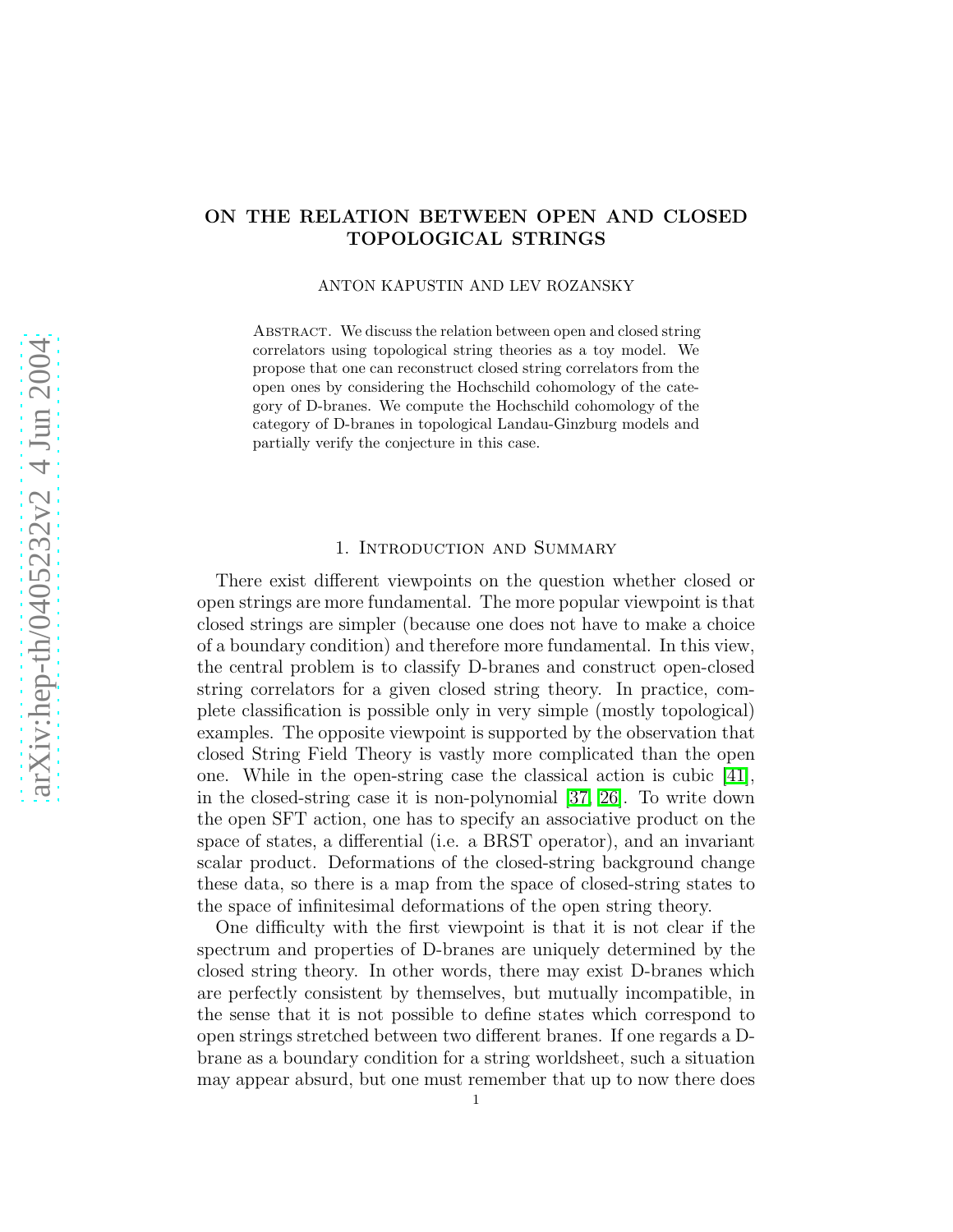not exist a precise definition of the notion of a "boundary condition" at the quantum level. Instead, one characterizes D-branes as solutions of a complicated set of conditions (see Refs. [\[27,](#page-26-1) [18\]](#page-26-2)), the most nontrivial of which is the so-called Cardy condition. With such an axiomatic definition of a D-brane, the situation described above is not ruled out.

If one adopts the second viewpoint, then the central problem is to construct closed string correlators from the open ones. As mentioned above, closed string states are related to infinitesimal deformations of the open-string theory. Suppose for simplicity that there is only a single D-brane in the theory, so that all the information is encoded in an associative algebra A equipped with a BRST differential Q of ghost number one and an invariant scalar product. The pair  $(A, Q)$  is called a differential graded algebra (DG-algebra) by mathematicians. Equivalence classes of deformations of these data are described by a certain cohomology theory (Hochschild cohomology of  $(A, Q)$  with coefficients in itself). The simplest conjecture is that the space of physical closedstring states is isomorphic to the Hochschild cohomology of  $(A, Q)$ .

At this point we must be more specific about the kind of string theory we are talking about. In this paper we will only discuss topological string theories. Let us recall how they are constructed. The starting point is a unitary  $N = 2$  d = 2 field theory which can be twisted to a topological field theory. To get a string theory, one has to couple it to topological gravity. On the level of the space of states, this operation is very simple [\[42,](#page-27-2) [15\]](#page-26-3): each state of the TFT gives rise to an infinite sequence of states of increasing ghost number. The first state in this sequence is called a gravitational primary, and the rest are called gravitational descendants. Tree level correlators of primaries can be computed in the TFT, i.e. the coupling to topological gravity plays no role for these correlators. In this paper we will only discuss such correlators, and therefore topological gravity will play no role. The precise conjecture we are making is that for topological strings the spectrum of gravitational primaries is given by the Hochschild cohomology of the category of topological D-branes.

This conjecture is very appealing, because many structures of the open-closed string theory are then automatic. For example, the Hochschild cohomology of any DG-algebra is itself a supercommutative algebra, which may be identified with the algebra of observables in the closed-string TFT. It also has a Lie-type bracket of degree −1, in agreement with the findings of Refs. [\[46,](#page-27-3) [45,](#page-27-4) [30,](#page-26-4) [14,](#page-26-5) [35,](#page-27-5) [31\]](#page-27-6). Further, consider the cohomology of Q, which may be regarded as the space of physical open-string states. It turns out that this space has a natural structure of a module over the Hochschild cohomology of  $(A, Q)$ , and this allows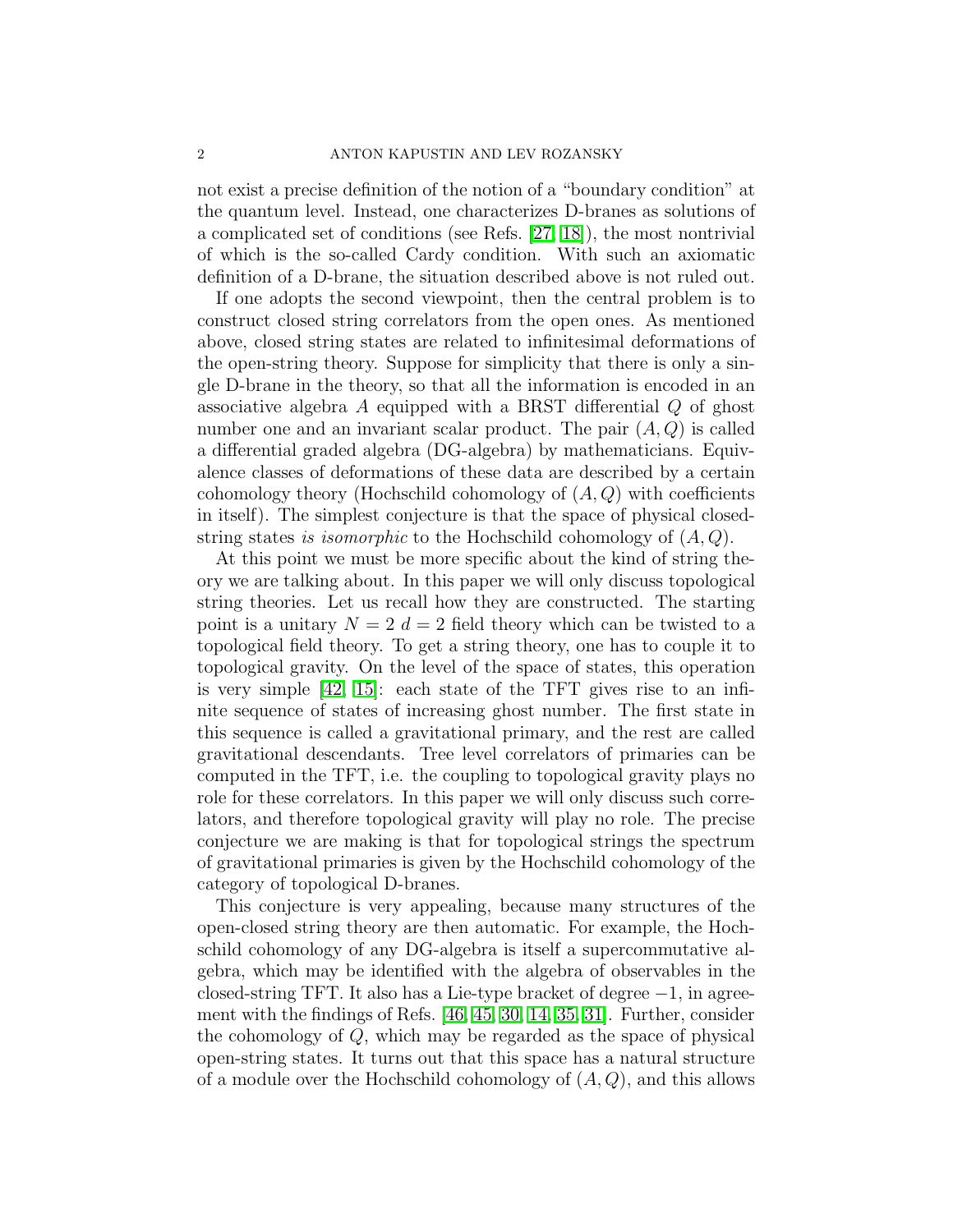one to define the bulk-boundary map. This will be discussed in more detail below. Many axioms of open-closed TFT (see Ref. [\[27\]](#page-26-1)) are then easily verified. $<sup>1</sup>$ </sup>

The assumption that there is only one D-brane is unrealistic. For example, given a D-brane  $M_0$ , one may consider direct sums of several copies of  $M_0$ , as well as more complicated bound states. If there are many possible D-branes, then one has to take into account open strings with different boundary conditions on the two ends. It is convenient to think of a D-brane as an object of an additive (in fact C-linear) category, and of the space of open strings between two D-branes as the space of morphisms. Then the algebra of open string states for a particular D-brane is its endomorphism algebra. BRST operators give rise to differentials on all spaces of morphisms, so one is actually dealing with a differential graded category (DG category). The grading is given by the ghost number. To get the space of physical open-string states between any two D-branes, one has to compute the cohomology of the BRST operator on the space of morphisms. There is a notion of Hochschild cohomology which classifies equivalence classes of deformations of such categories. Essentially, one lumps together all the objects in the category into a single "total object" and considers the Hochschild cohomology of its endomorphism algebra. This is equivalent to thinking about a C-linear additive category as an "algebra with many objects." It is tempting to conjecture that the space of physical closed strings is isomorphic to the Hochschild cohomology of the category of D-branes. A heuristic argument for this is explained in the end of Section [2.](#page-4-0) Again, the space of physical open-string states between any two D-branes is naturally a module over the Hochschild cohomology, so the bulk-boundary maps are automatic.

Even when there are many possible D-branes, one can often find a Dbrane  $M_0$  such that all other D-branes can be obtained as bound states of several copies of  $M_0$  and its anti-brane. In mathematical terms, this means that the category of D-branes is equivalent to the category of modules of some kind over the endomorphism algebra (which is actually a DG-algebra) of  $M_0$ . Then the Hochschild cohomology of the category of D-branes coincides with the Hochschild cohomology of the endomorphism algebra of  $M_0$ . In the physical case, the role of  $M_0$ can be played by a space-filling brane.

<sup>&</sup>lt;sup>1</sup>The Cardy condition is an exception in this regard. It seems to be a generalization of the Hirzebruch-Riemann-Roch theorem, and its validity is not at all obvious.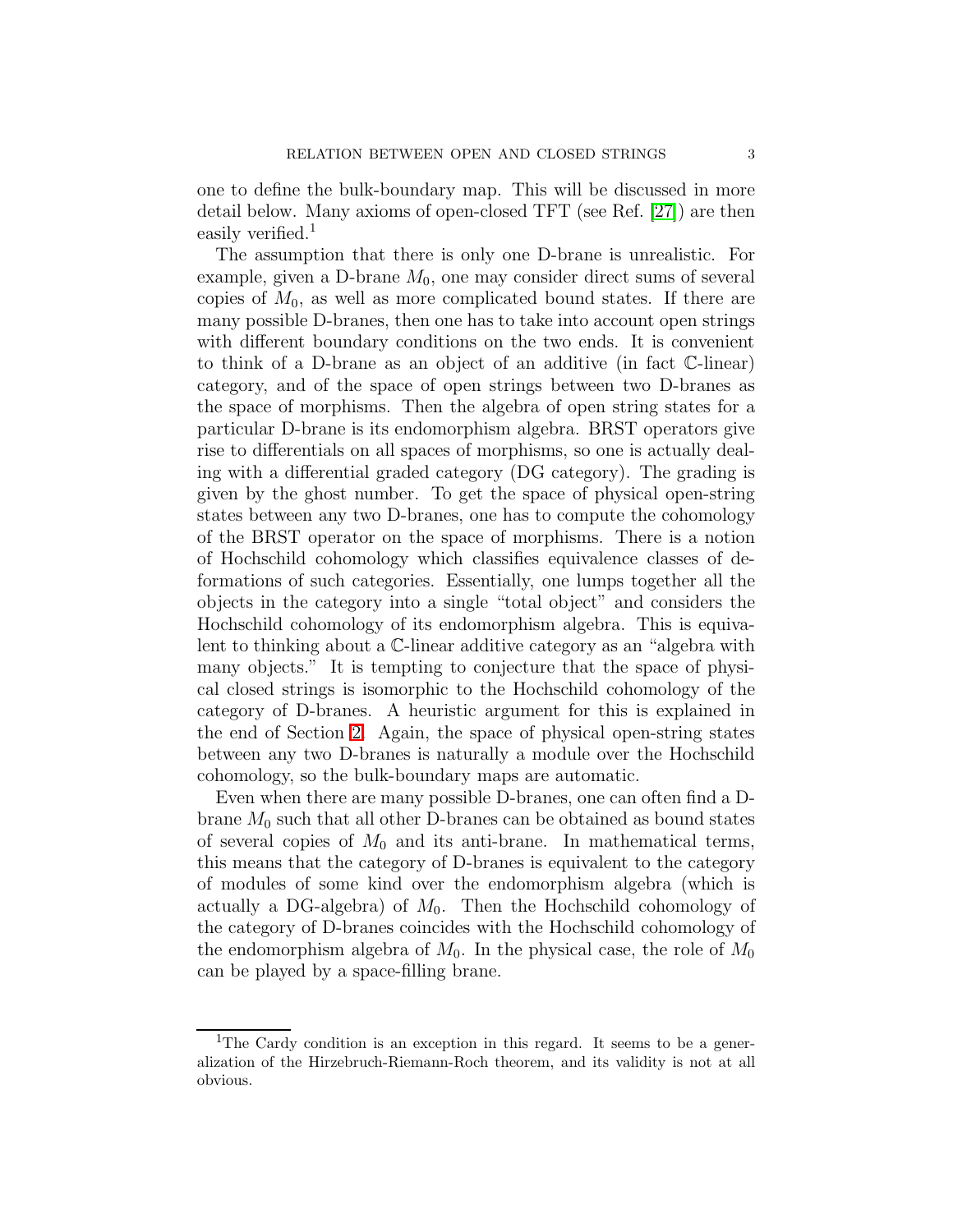<span id="page-3-0"></span>One example where this prescription for reconstructing closed strings is known to work is the topological B-model of a Calabi-Yau manifold X. The algebra of closed string states is given by

$$
(1) \t\t \t\t \oplus_{p,q} H^p(\Lambda^q TX).
$$

The category of D-branes is believed to be equivalent to the bounded derived category of X denoted  $D^b(X)$ . More precisely, it is a DGcategory whose derived category is believed to be equivalent to  $D^b(X)$ . The appropriate cohomology to compute is the Hochschild cohomology of the sheaf of algebras  $\mathcal{O}_X$ , and one can show that the latter is isomorphic to Eq. [\(1\)](#page-3-0) [\[38\]](#page-27-7). This is discussed in more detail in the next section.

In this paper we study another class of topological string theories: topological Landau-Ginzburg models. The closed string sector has been described by C. Vafa [\[39\]](#page-27-8). A simple description of the category of Dbranes in LG models has been proposed by M. Kontsevich and derived from physical considerations in Refs. [\[21,](#page-26-6) [22,](#page-26-7) [5\]](#page-25-0) (see also Ref. [\[28\]](#page-26-8)). It turns out that the category of D-branes can be thought of as the category of CDG-modules over a certain commutative CDG-algebra, where CDG stands for "curved differential graded." (This notion is explained in detail in Ref. [\[22\]](#page-26-7) and will be recalled below.) For LG models on smooth spaces many correlators have been computed [\[22\]](#page-26-7). In this paper we compute the Hochschild cohomology of the category of Landau-Ginzburg branes and show that in this way we can recover the closed string space of states, together with its algebra structure and scalar product, as described in Ref. [\[39\]](#page-27-8), as well as some open-closed correlators, as described in Ref. [\[22\]](#page-26-7).

One may also consider LG models on orbifolds. Such models are particularly important because they provide an alternative description of certain Calabi-Yau sigma-models (these are so-called Gepner models [\[11\]](#page-26-9)). The closed-string spectrum for LG orbifolds has been described by K. Intriligator and C. Vafa [\[20\]](#page-26-10), but its interpretation in mathematical terms has been lacking. We check in several examples that the Hochschild cohomology of the category of D-branes on LG orbifolds reproduces the results of Ref. [\[20\]](#page-26-10) and others. Our examples include the Gepner models for Fermat-type hypersurfaces in projective spaces. A nice feature of the Hochschild cohomology approach is that the 3-point closed-string correlators (i.e. the Yukawa couplings) and the bulk-boundary maps come out automatically.

These results provide evidence that the conjectural identification of the closed string sector with the Hochschild cohomology of the category of D-branes is correct, at least for topological strings, and that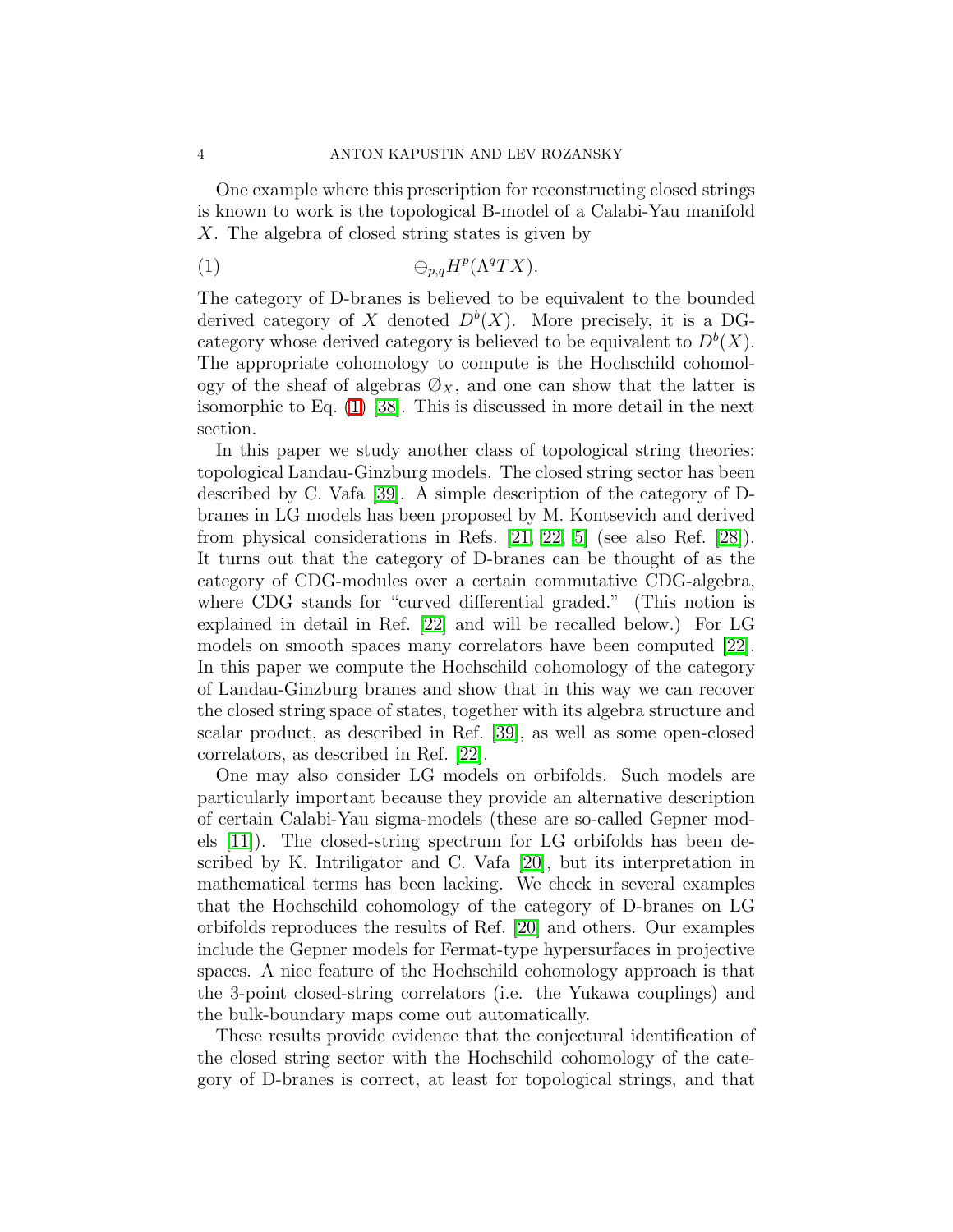certain simple open-closed correlators can be computed using the algebraic structure of the Hochschild complex. Hopefully, multi-point and higher-genus correlators can also be extracted from the Hochschild complex. The technique based on the Hochschild complex could be useful for the computation of the space-time superpotential for superstring compactifications with D-branes based on Gepner models [\[11\]](#page-26-9). These open-closed superstring backgrounds have been studied in many papers, see e.g. Refs. [\[36,](#page-27-9) [16,](#page-26-11) [4,](#page-25-1) [7,](#page-25-2) [6,](#page-25-3) [1,](#page-25-4) [19\]](#page-26-12).

#### 2. Definitions of the Hochschild cohomology

<span id="page-4-0"></span>We begin by recalling various definitions of the Hochschild cohomology of algebras, DG-algebras, and affine and projective varieties. We will pick the most convenient definition and in the next section generalize it to the case of CDG algebras relevant for the Landau-Ginzburg models.

Let  $A$  be an associative algebra over  $\mathbb C$ . The Hochschild cochain complex (with coefficients in  $A$ ) is the sequence of vector spaces

$$
C^n(A) = \text{Hom}_{\mathbb{C}}(A^{\otimes n}, A), \quad n = 0, 1, \dots,
$$

equipped with a differential  $\delta: C^n(A) \to C^{n+1}(A)$  defined by the equation

$$
(2) \quad (\delta f)(a_1, \ldots, a_{n+1}) = a_1 f(a_2, \ldots, a_n) + \sum_{i=1}^n (-1)^i f(a_1, \ldots, a_{i-1}, a_i a_{i+1}, a_{i+2}, \ldots, a_n) + (-1)^{n+1} f(a_1, \ldots, a_n) a_{n+1}.
$$

The cohomology of  $\delta$  in degree n will be denoted  $HH<sup>n</sup>(A)$  and called the Hochschild cohomology of  $A$  (with coefficients in  $A$ ). The more standard notation for it is  $HH^n(A, A)$ . Each 2-cocycle  $f(a_1, a_2)$  defines an infinitesimal deformation of the associative product on A. That is, if we define a new product by

$$
a \star b = ab + tf(a, b), \quad t \in \mathbb{C},
$$

it will be associative to linear order in t if and only if  $\delta f = 0$ . Trivial infinitesimal deformations (i.e. infinitesimal deformations which lead to an isomorphic algebra) are classified by 2-coboundaries, i.e. 2-cocycles of the form  $\delta g$  for some 1-cochain  $g(a)$ . Thus  $HH^2(A)$  classifies nontrivial deformations of the associative algebra structure on A. One can give a similar interpretation to the total Hochschild cohomology  $HH^*(A)$ : it classifies infinitesimal deformations of A in the class of  $A_{\infty}$  algebras, associative algebras being a very special case of  $A_{\infty}$  algebras [\[34\]](#page-27-10).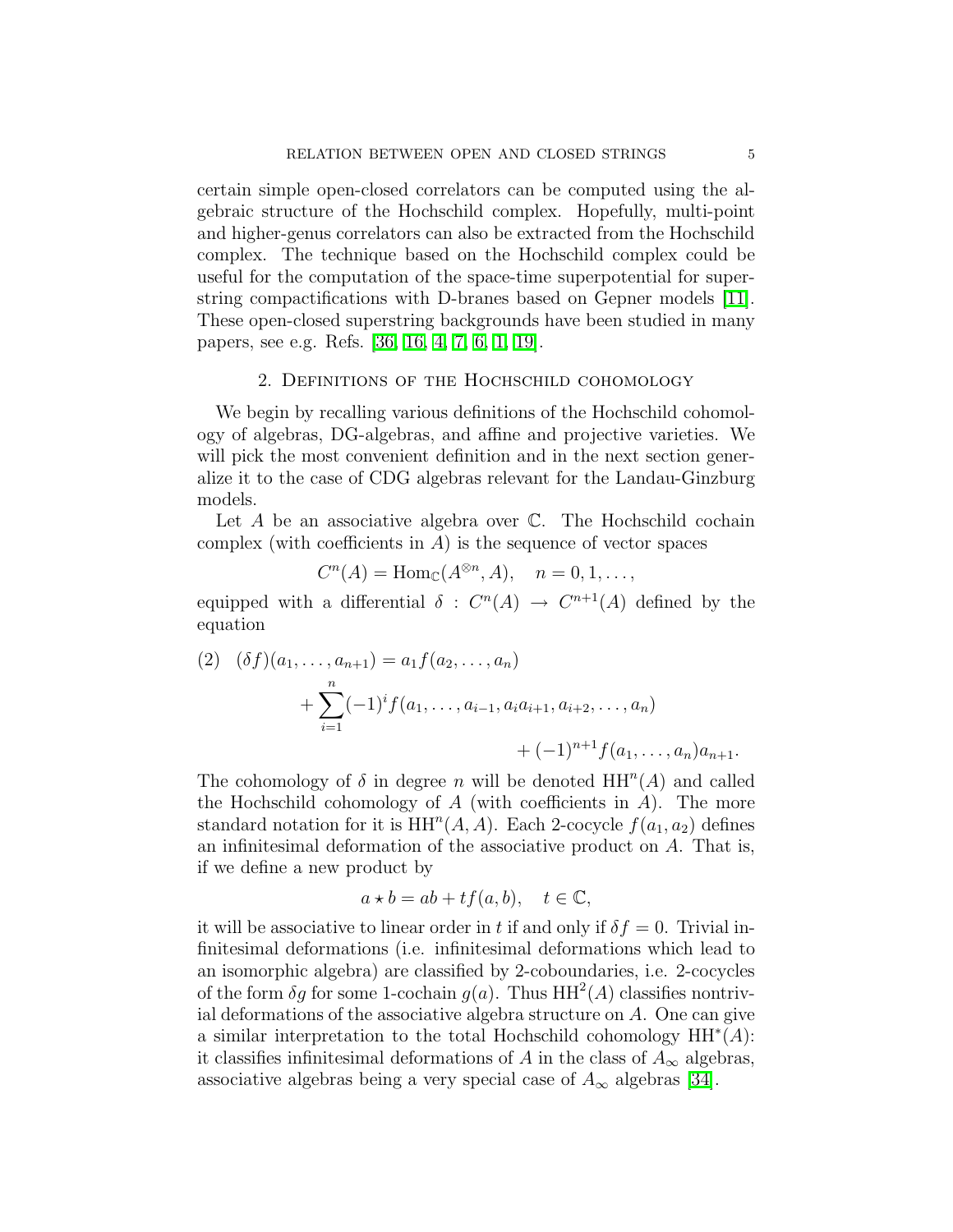If A is a Z-graded or  $\mathbb{Z}_2$ -graded algebra, the Hochschild complex is defined somewhat differently. Let  $A_p$  be the degree-p component of A, so that  $A_p \cdot A_q \subset A_{p+q}$ . An element f of  $C^n(A)$  is said to have an internal degree p if

$$
f(a_1,\ldots,a_n)\in A_{p+k_1+\cdots+k_n}
$$

whenever  $a_i \in A_{k_i}$ . Thus each vector space  $C^n(A)$  is graded by the internal degree, and we define the total degree of an element of  $C^*(A)$ to be the sum of  $n$  and the internal degree. The Hochschild complex is graded by the total degree, and the differential is given by

(3) 
$$
(\delta f)(a_1, ..., a_{n+1}) = (-1)^{a \cdot f} a_1 f(a_2, ..., a_n)
$$
  
+  $\sum_{i=1}^n (-1)^i f(a_1, ..., a_{i-1}, a_i a_{i+1}, a_{i+2}, ..., a_n)$   
+  $(-1)^{n+1} f(a_1, ..., a_n) a_{n+1}$ .

Here and below whenever a symbol occurs in the exponential of  $(-1)$ , it is understood as its internal degree.

Similarly, let  $\mathcal{A} = (A, Q)$  be a DG-algebra. The differential Q is a degree-1 derivation  $Q: A_p \to A_{p+1}$  which satisfies  $Q^2 = 0$ . Using  $Q$ , we can make  $C^n(A)$  into a complex: one lets

(4) 
$$
(Qf)(a_1,..., a_n) = Q(f(a_1,..., a_n))
$$
  

$$
- \sum_{i=1}^n (-1)^{v_1+...+v_{i-1}+f+n-1} f(a_1,..., a_{i-1}, Qa_i, a_{i+1},..., a_n).
$$

Thus on the bigraded vector space  $C^*(A)$  we have two differentials:  $Q$ , which has internal degree 1 and n-degree 0, and  $\delta$ , which has internal degree 0 and *n*-degree 1. The total degree for both differentials is 1, and it is easy to check that  $Q$  and  $\delta$  commute. The Hochschild cohomology of A is defined to be the cohomology of  $(-1)^n Q + \delta$ . The vector space  $HH<sup>2</sup>(A)$  classifies infinitesimal deformations of  $(A, Q)$  in the category of DG-algebras, up to quasi-isomorphism. More generally,  $HH^*(A)$ classifies deformations of  $(A, Q)$  regarded as an  $A_{\infty}$  algebra.

Since Hochschild cochains are functions taking value in an algebra, the Hochschild complex has an obvious algebra structure as well (given by the multiplication of functions). The corresponding binary product is called the cup product. The Hochschild coboundary operator  $\delta$  is a derivation of the cup product, and therefore the cup product descends to Hochschild cohomology, making it into a Z-graded algebra. It was noted for the first time by M. Gerstenhaber [\[12\]](#page-26-13) that the latter algebra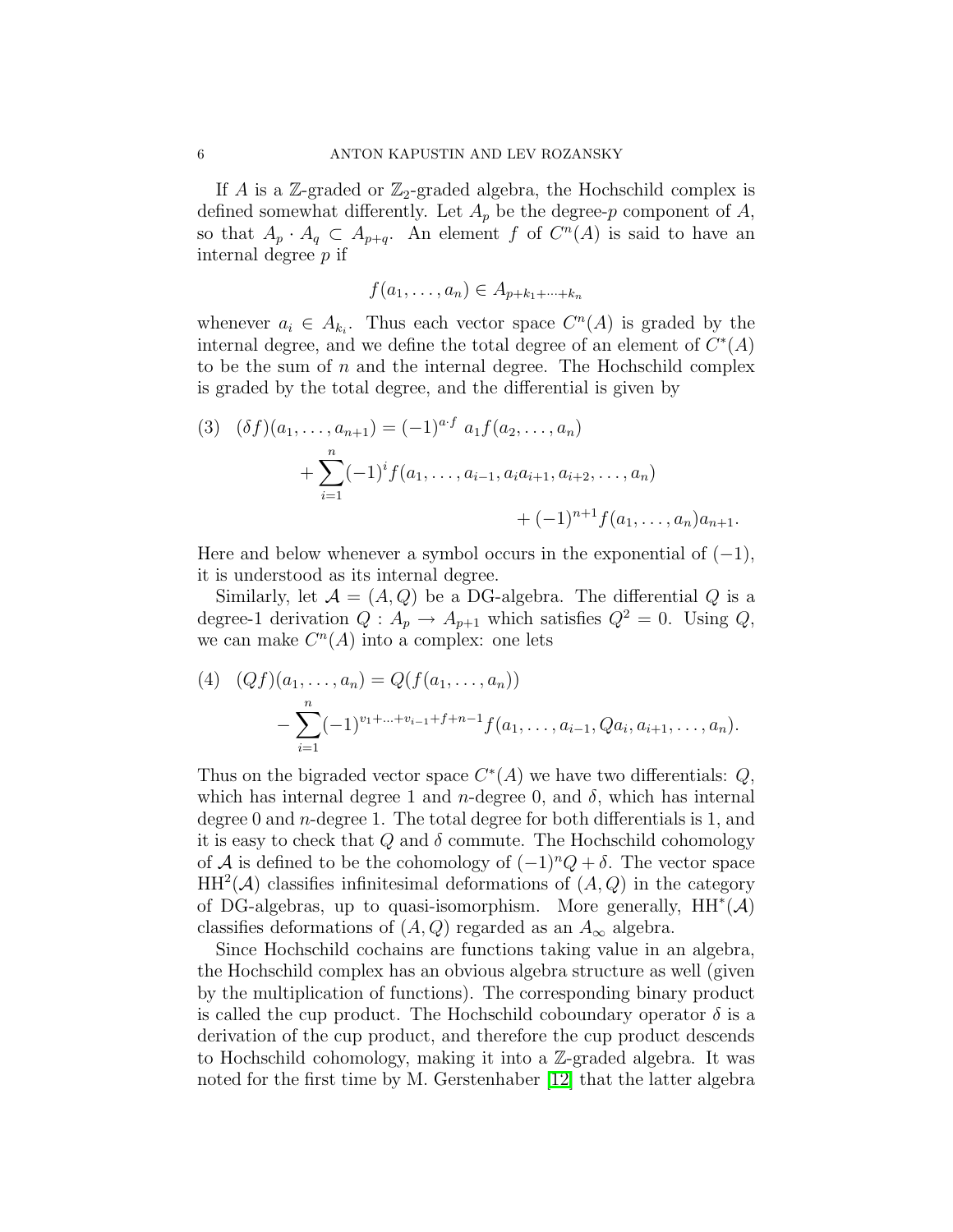is always supercommutative, even if  $A$  is noncommutative. Gerstenhaber also discovered that there is a natural graded Lie bracket on  $HH^*(A)$  of degree  $-1$ . The algebraic structure of  $HH^*(A)$  is formally the same as that of the space of functions on a  $\mathbb{Z}$ -graded supermanifold equipped with a Poisson bracket of degree  $-1$ .

There is an equivalent definition of the Hochschild cohomology of an algebra which has a nice geometric interpretation. It is this definition that we will generalize in the next section. Suppose  $A$  is commutative; then one can regard  $A$  as the algebra of functions on an affine scheme  $X = Spec(A)$ . Consider further  $A \otimes A$ , its spectrum,  $Spec(A \otimes A) =$  $X \times X$ , and the diagonal  $\Delta \subset X \times X$ . One can think of  $\Delta$  as a B-brane (read: object of the bounded derived category) on  $X \times X$ , and consider its open-string spectrum (read: endomorphism algebra). It turns out that the resulting algebra of physical open-string states is precisely the Hochschild cohomology of A.

An algebraic version of this definition is also very concise. One can think of  $A$  as a left-right bimodule over  $A$ , or equivalently as a module over  $A \otimes A$  (here we still assume that A is commutative). Then the Hochschild cohomology of A is defined as

$$
\operatorname{HH}\nolimits^*(A) = \operatorname{Ext}\nolimits_{A \otimes A}(A, A);
$$

that is, it is the endomorphism algebra of A regarded as an object of the derived category of modules over  $A \otimes A$ . If A is noncommutative, then A is not a module over  $A \otimes A$ , but it is a module over  $A \otimes A^{op}$ , where  $A^{op}$  is the opposite algebra of A. It turns out that in this more general case we have:

$$
\operatorname{HH}\nolimits^*(A) = \operatorname{Ext}\nolimits_{A \otimes A^{op}}(A, A).
$$

To see how this comes about, we need to compute the endomorphisms of  $\Delta$  in  $D^b(X \times X)$ . That is, one has to take a projective resolution of A regarded as a module over  $A \otimes A^{op}$ , apply to it the operation  $\text{Hom}_{A\otimes A^{op}}(-, A)$ , and evaluate the cohomology of the resulting complex of vector spaces. The key point is that for any algebra A with a unit there is a canonical resolution of A by free  $A \otimes A^{op}$  modules:

$$
\cdots \longrightarrow A^{\otimes 4} \longrightarrow A^{\otimes 3} \longrightarrow A^{\otimes 2}.
$$

Each term in this complex is a bimodule over  $A$ , which is the same as a module over  $A \otimes A^{op}$ . If we use this resolution to compute  $\text{Ext}^*(A, A)$ , we get the Hochschild complex.

If we turn our attention to projective or quasi-projective varieties (or schemes) and their derived categories of coherent sheaves, several definitions of the Hochschild cohomology are possible. One possibility is to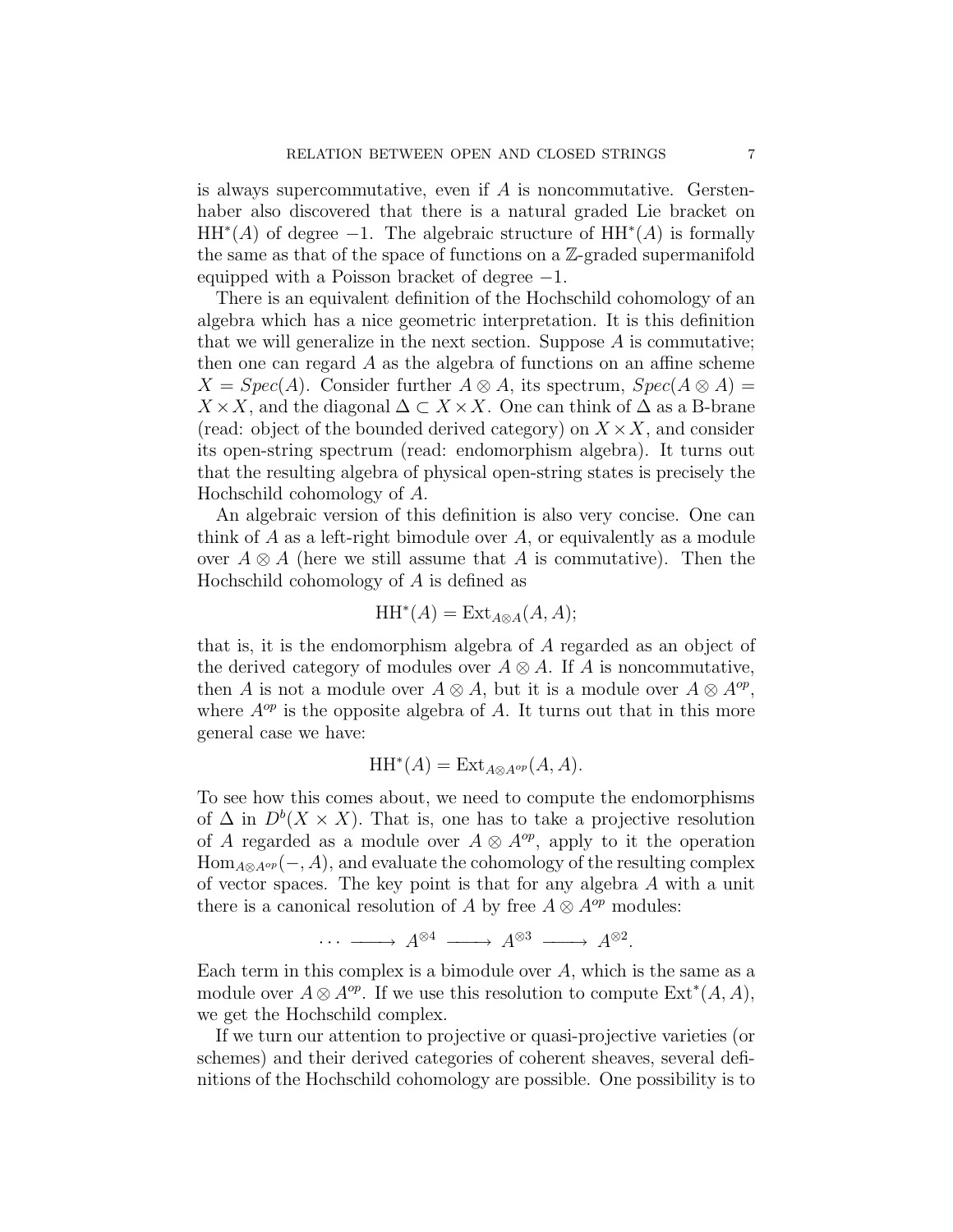sheafify the Hochschild complex and take the hypercohomology of the resulting complex of sheaves as the definition of Hochschild cohomology of  $D^b(X)$ . This is the approach taken in Ref. [\[40\]](#page-27-11) for Hochschild homology; a similar definition of Hochschild cohomology is adopted in Ref. [\[13\]](#page-26-14). Another possibility is to consider the diagonal subvariety  $\Delta \subset X \times X$  and define the Hochschild cohomology of X to be the endomorphism algebra of  $\Delta$  regarded as an object of  $D^b(X \times X)$  [\[38\]](#page-27-7). Remarkably, all these definitions give the same result for quasi-projective schemes [\[38\]](#page-27-7). M. Kontsevich interpreted the last definition of  $HH^*(X)$ as computing the space of infinitesimal deformations of the bounded derived category of coherent sheaves on X in the class of  $A_{\infty}$  categories [\[25\]](#page-26-15).

The special thing about the diagonal in  $X \times X$  is that it is a geometric object representing the identity functor from the category of D-branes on  $X$  to itself. That is, if one takes a D-brane on  $X$ , pulls it back to  $X \times X$  using the projection to the first factor, tensors with the diagonal object, and then pushes down to  $X$  using the projection to the second factor, then one gets back the same D-brane, up to isomorphism. Then endomorphisms of the diagonal D-brane parametrize infinitesimal deformations of the identity functor, i.e. infinitesimal deformations of the category of D-branes on  $X$  [\[25\]](#page-26-15). Thus it is natural to define the Hochschild cohomology of the category of D-branes on X as the endomorphism algebra of the diagonal D-brane on  $X \times X$ .

Using the "diagonal brane" definition, it is easy to see that for smooth quasi-projective  $X$  the Hochschild cohomology is

(5) 
$$
\operatorname{HH}\nolimits^n(X) = \oplus_{p+q=n} H^p(\Lambda^q TX).
$$

Indeed, if we are dealing with a B-brane on a manifold Z which corresponds to the structure sheaf of a smooth submanifold  $Y$ , then its open string algebra is given by

<span id="page-7-0"></span>
$$
\oplus_{p,q} H^p(\Lambda^q NY),
$$

where  $NY$  is the normal bundle of Y in Z. The fermion number (i.e. grade) is  $p + q$ . More precisely, this bigraded vector space is the first term in a spectral sequence which converges to the space of physical open strings [\[23\]](#page-26-16). In our case  $Z = X \times X$ , and  $Y = \Delta$ , so  $NY = TX$ , and the first term of the spectral sequence computing the space of physical open string states for  $\Delta$  is precisely Eq. [\(5\)](#page-7-0). The spectral sequence actually collapses in this case, so the Hochschild cohomology of X is given by Eq.  $(5)$ .

More generally, one notes that instead of the canonical resolution of the diagonal mentioned above one can take any other projective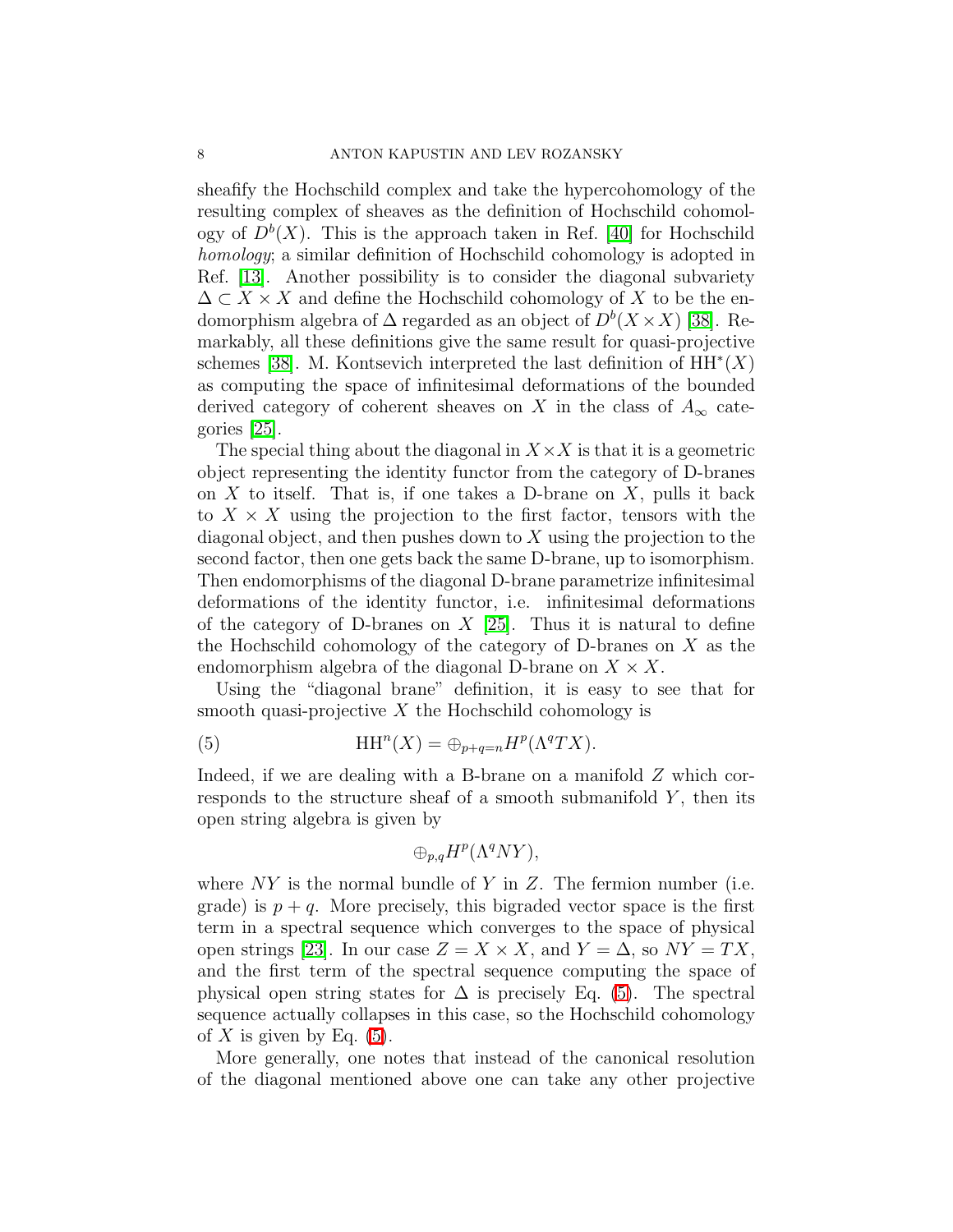resolution. This is very useful, because the "canonical" resolution is inconvenient for computations: even for  $A = \mathbb{C}[x]$ , the algebra of polynomials in one variable, it has infinite length. In the next section we will be mostly interested in the case when X is an affine space  $V \simeq \mathbb{C}^n$ . In this case a much more convenient free resolution of  $\Delta$  is known, the Koszul resolution. To describe it, let  $x_1, \ldots, x_n$  and  $y_1, \ldots, y_n$  be affine coordinates on  $V \times V$  and let us introduce *n* fermionic variables  $\theta_1, \ldots, \theta_n$ . Consider the vector space K of polynomial functions of all these variables. It is graded by the negative of the fermion number. It is easy to see that K is a free graded module over  $\mathbb{C}[V \times V]$  of rank  $2^n$ . Consider the following linear map on  $K$ :

$$
k = \sum_{i=1}^{n} (x_i - y_i) \frac{\partial}{\partial \theta_i}
$$

Obviously,  $k$  is a degree-one endomorphism of  $K$  which squares to zero. The pair  $(K, k)$  is the Koszul complex for  $\Delta$ . One can check that its cohomology is concentrated in degree zero and is isomorphic to  $\mathbb{C}[V \times V]/(x - y) \simeq \mathbb{C}[V]$ .

M. Kontsevich conjectured [\[25\]](#page-26-15) that the "diagonal brane" construction will work in a similar way for the category of A-branes on a Calabi-Yau X. The category of A-branes is the derived category of the Fukaya category, which is an  $A_{\infty}$  category whose objects are, roughly speaking, Lagrangian submanifolds with flat vector bundles. The diagonal brane is the diagonal submanifold in  $X \times X$ , where the second copy of  $X$  is taken with a symplectic structure opposite to that on the first copy.<sup>2</sup> We will denote the second copy of  $X$  with a reversed symplectic structure by  $X^{op}$ . The vector bundle on  $\Delta \subset X \times X^{op}$  is taken to be the trivial rank one bundle. Kontsevich conjectured that the endomorphism algebra of this diagonal brane, regarded as an object of the derived Fukaya category, is isomorphic to the quantum cohomology ring of  $X$  (which is the algebra of physical closed string states in the A-model on  $X$ ). This conjecture remains unproved.

One can give a general (although somewhat nonrigorous) argument that the Hochschild cohomology of the category of D-branes defined as the endomorphism algebra of the diagonal brane is the space of physical

<sup>2</sup>Apparently, reversing the sign of the symplectic form is analogous to passing from  $A$  to  $A^{op}$  for B-branes. This analogy would have a natural explanation if the Fukaya category were somehow related to the deformation quantization of  $(X, \omega)$ : changing the sign of  $\omega$  has the effect of replacing the quantized algebra of functions on X with its opposite. A relation between the Fukaya category and deformation quantization has been conjectured by many people, including one of the authors of the present paper; unfortunately, the nature of such a relation remains elusive.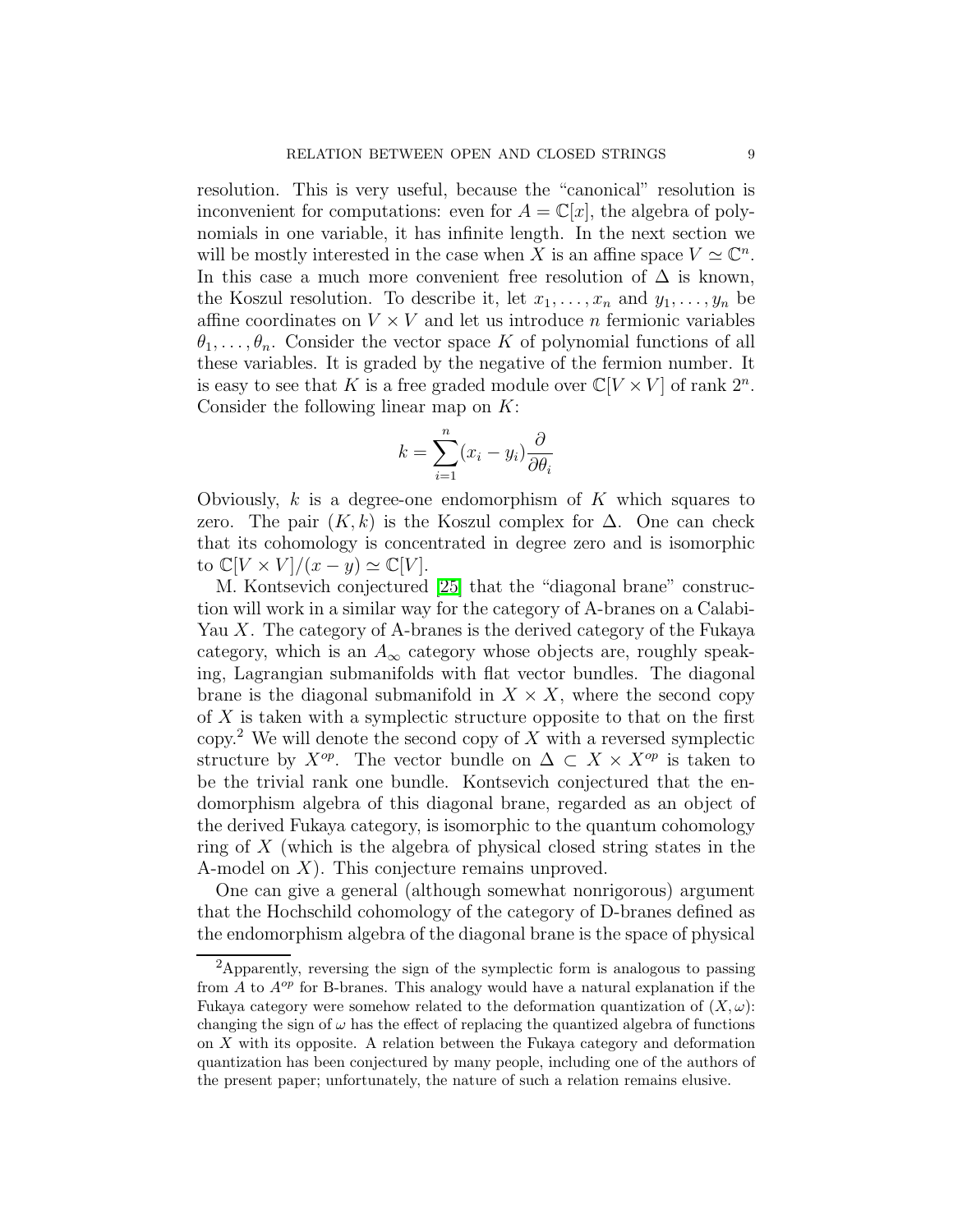closed string states. Consider a closed-string spherical worldsheet  $\Sigma$  on which there lives some topological field theory  $\mathcal T$ . We can reinterpret it as an open-string disk worldsheet as follows. Let us draw an equatorial circle (seam) on  $\Sigma$  and identify the upper and lower hemispheres by means of an antiholomorphic map. Let  $\mathcal{T}^{op}$  be the image of  $\mathcal T$  under this map. (For B-model on a Calabi-Yau,  $\mathcal{T}^{op}$  is isomorphic to  $\mathcal{T}$ ; for a Landau-Ginzburg model,  $\mathcal{T}^{op}$  differs from  $\mathcal T$  only by the reversal of the sign of the superpotential; for A-model on a Calabi-Yau,  $\mathcal{T}^{op}$  differs from  $\mathcal T$  by the reversal of the sign of the symplectic structure.) Then T living on  $\Sigma$  is equivalent to  $\mathcal{T} \otimes \mathcal{T}^{op}$  living on the upper hemisphere, with some gluing condition on the boundary. This gluing condition corresponds to a D-brane on  $X \times X^{op}$ , and it is chosen so that after reinterpreting a  $\mathcal{T} \otimes \mathcal{T}^{op}$  field configuration on the upper hemisphere as a  $\mathcal T$  field configuration on the union of upper and lower hemispheres, the fields join smoothly on the boundary. This is a physical definition of the diagonal brane. If a single closed-string operator is inserted on  $\Sigma$ , we may choose the seam to pass through the insertion point, and then we should be able to interpret it as an open-string operator in  $T \otimes T^{op}$  inserted on the boundary of the disk. Continuing this line of argument, we see that the algebra of physical closed-string states should be isomorphic to the endomorphism algebra of the diagonal brane, and that this isomorphism should identify the closed-string topological metric with the open-string topological metric.<sup>3</sup> In this paper we check these statements in the case of topological Landau-Ginzburg models on the affine space and on certain orbifolds of the affine space.

## 3. Landau-Ginzburg models on affine space

Consider a topological Landau-Ginzburg model on the affine space  $V \simeq \mathbb{C}^n$  with a polynomial superpotential  $W: V \to \mathbb{C}^4$ . To this data one can associate a CDG-algebra, i.e. a  $\mathbb{Z}_2$ -graded algebra with an odd derivation  $Q : A \to A$  and an even element  $B \in A$  such that  $Q^2a = [B, a]$  for any  $a \in A$ . The derivation Q is sometimes called a twisted differential (ordinary differentials satisfy  $Q^2 = 0$ ). The notion of a CDG-algebra is a slight generalization of the notion of a  $(\mathbb{Z}_2)$ graded) DG-algebra. In the Landau-Ginzburg case,  $A = \mathbb{C}[V]$  (the algebra of polynomials on V),  $Q = 0$ , and  $B = W$ . A CDG-module

 ${}^{3}$ Recall that for any algebra or DG-algebra A its Hochschild cohomology has the structure of a supercommutative algebra [\[12\]](#page-26-13). This is in agreement with the fact that the algebra of physical closed-string states is always supercommutative.

<sup>&</sup>lt;sup>4</sup>In what follows we will always assume that the critical set of  $W$  is compact; this is necessary for the Landau-Ginzburg field theory to have a normalizable vacuum state.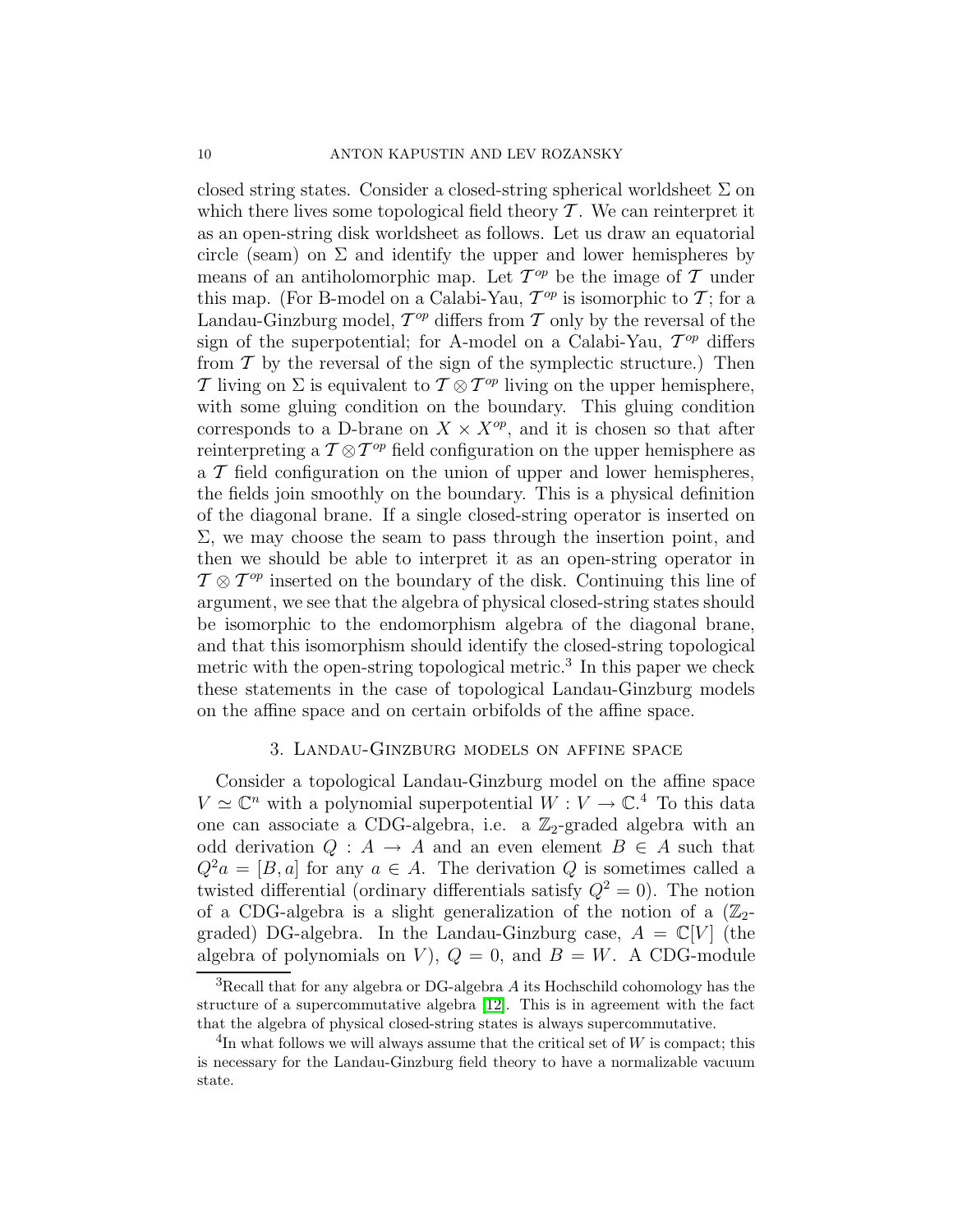over a CDG-algebra  $(A, Q, B)$  is a pair  $(M, D)$ , where M is a graded module over A and D is an odd derivation of M such that  $D^2m = Bm$ for any element  $m \in M$ . In the Landau-Ginzburg case,  $Q = 0$ , so D is simply an odd endomorphism of M satisfying  $D^2 = W$ .

As explained in Refs. [\[21,](#page-26-6) [22\]](#page-26-7), the category of D-branes for the topological LG model is equivalent to a DG-category whose objects are free CDG-modules over the Landau-Ginzburg CDG-algebra, and morphisms are morphisms between CDG modules. That is, the space of morphisms between  $(M, D)$  and  $(M', D')$  is a differential graded vector space, which coincides with the space of morphisms between graded modules  $M$  and  $M'$ , as far as graded vector structure is concerned, while the differential is

$$
D_{MM'}(\phi) = D' \circ \phi - (-1)^{|\phi|} \phi \circ D, \quad \phi \in \text{Hom}_A(M, M').
$$

One can make an ordinary category out of this DG-category by redefining morphisms between M and M' to be the cohomology of  $D_{MM'}$ . This is the homotopy category of CDG-modules. In the affine case, this is the same as the derived category of CDG-modules. The space of physical open-string states is identified with the cohomology of  $D_{MM'}$ . In particular, if we take  $M = M'$ , then the algebra of physical openstring states is identified with the endomorphism algebra of  $(M, D)$  in the derived category of CDG-modules.

If M is a free  $\mathbb{Z}_2$ -graded module over  $A = \mathbb{C}[V]$ , then the endomorphism algebra of M (in the category of graded A-modules) is simply the algebra of matrices with entries in  $\mathbb{C}[V]$ . This algebra is graded in an obvious way: endomorphisms which preserve the parity of elements of M are considered even, while endomorphisms which flip the parity are considered odd. If we order the generators of  $M$  so that even generators go first, then elements of  $\text{End}_A(M)$  can be written as  $2 \times 2$  block matrices with entries in  $A$ , where the diagonal blocks are even, and the off-diagonal ones are odd. Such matrices are usually called supermatrices (over  $A = \mathbb{C}[V]$ ). The problem of finding solutions to the equation  $D^2 = W$  can be thought of as the problem of factorizing W into a product of two identical odd supermatrices with polynomial entries. We will sometimes refer to it as the matrix factorization problem.

<span id="page-10-0"></span>The goal of this section is to compute the Hochschild cohomology of the category of D-branes in topological LG models and to compare it with the algebra of closed string states, which is known to be the so-called Jacobi ring of  $W$ , i.e.

(6) 
$$
J_W = \mathbb{C}[V]/I_W, \quad I_W = (\partial_1 W, \dots, \partial_n W).
$$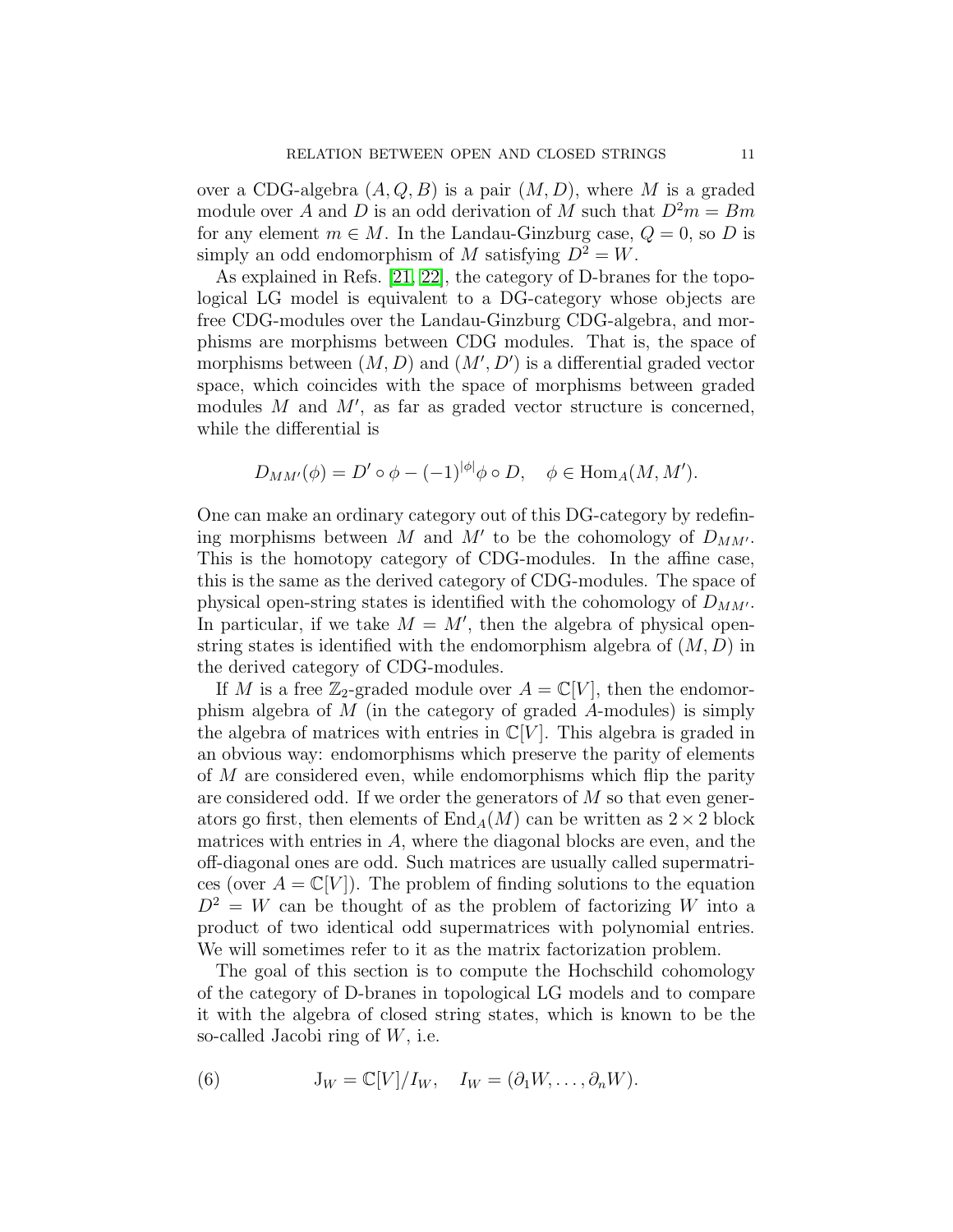But first we need to give a definition of the Hochschild cohomology of a CDG-algebra. By analogy with the previous section, we would like to define it as the endomorphism algebra of the "diagonal" brane on  $V \times V$ , or more algebraically, as the endomorphism algebra of a  $A = \mathbb{C}[V]$ regarded as an object of the derived category of CDG-bimodules over itself. That is, we would like to regard A as a CDG-module over the tensor product of  $(A, 0, W)$  with its opposite. Since A is commutative, one may ask why we are retaining the word "opposite" here. We claim that in the world of CDG algebras taking an opposite of an algebra includes changing the sign of the special element B. Indeed, suppose we take some arbitrary CDG-algebra  $(A, Q, B)$ . We cannot regard it as a CDG-module over itself by simply setting  $D = Q$ , because the defining relation for a CDG-module is  $D^2(a) = Ba$ , while Q satisfies  $Q^2a = [B, a]$ . Next, if we consider the tensor product of  $(A, Q, B)$ with  $(A^{op}, Q, B)$ , we still cannot regard  $(A, Q, B)$  as a CDG-module over this tensor product algebra, because setting  $D = Q$  still gives  $D^2(a) = [B, a]$ , while the defining relation of the CDG-module gives in this case

$$
D^2(a) = Ba + aB.
$$

However, if we take the tensor product of  $(A, Q, B)$  with  $(A^{op}, Q, -B)$ , then setting  $D = Q$  does make  $(A, Q)$  into a CDG-module over the tensor product algebra.

In the Landau-Ginzburg case, this means that we define Hochschild cohomology as the endomorphism algebra of  $(\mathbb{C}[V], 0, W)$  regarded as a B-brane on  $V \times V$  with the superpotential  $W(x) - W(y)$ , where  $x, y$  are affine coordinates on the two copies of V. To compute this endomorphism algebra, we have to replace  $(\mathbb{C}[V], 0, W)$  by a free CDGmodule which is isomorphic to  $(\mathbb{C}[V], 0, W)$  in the sense of the derived category of CDG-modules.

We can simply guess the equivalent free CDG-module (a more rigorous justification is given in the end of this section). If  $W$  were zero, then we would have to replace the structure sheaf of the diagonal with its free resolution. Since we are dealing with CDG-modules, we have to find instead a "twisted" resolution, i.e. a sequence of free  $\mathbb{C}[V \times V]$ -modules and morphisms between them such that the composition of successive morphisms is W instead of zero. Therefore, we will do the following. We will take the Koszul resolution of the diagonal  $\Delta \subset V \times V$ , fold it modulo 2 (since our algebra is  $\mathbb{Z}_2$ -graded, complexes must also be  $\mathbb{Z}_2$ -graded), and then deform in a natural way the differential into a twisted differential. This will give us a free CDG-module on  $V \times V$ ,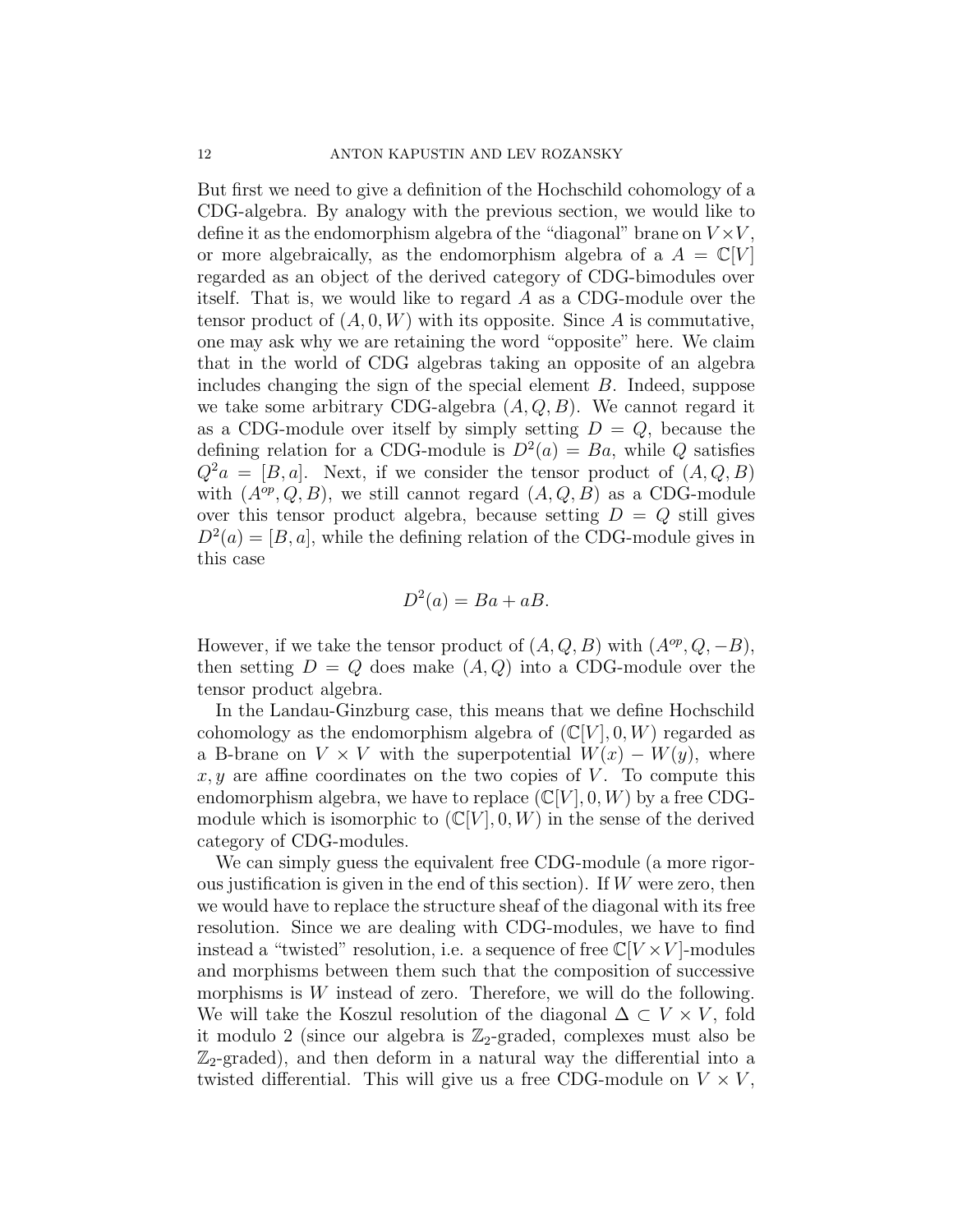and we will take its endomorphism algebra as the definition of the Hochschild cohomology for the category of D-branes.

First let us see how this works for the one-variable case, where  $V \sim$  $\mathbb{C}$ , and  $A = \mathbb{C}[x]$ . We are considering the diagonal submanifold  $\Delta$  in  $\mathbb{C}^2$  given by the equation  $x = y$ . The Koszul resolution is very short:

$$
\mathbb{C}[x,y] \xrightarrow{x-y} \mathbb{C}[x,y]
$$

The folded resolution can be regarded as a  $\mathbb{Z}_2$ -graded module of the form  $\mathbb{C}[x, y] \oplus \mathbb{C}[x, y]$  and the differential

$$
D = \begin{pmatrix} 0 & 0 \\ x - y & 0 \end{pmatrix}
$$

This is an honest differential satisfying  $D^2 = 0$ . On the other hand, a twisted differential would satisfy  $D^2 = W(x) - W(y)$ . The correct deformation is obvious:

$$
D = \begin{pmatrix} 0 & \frac{W(x) - W(y)}{x - y} \\ x - y & 0 \end{pmatrix}
$$

Note that since  $W(x)$  and  $W(y)$  are polynomials, D has polynomial entries. This matrix factorization has been previously considered in a similar context in Ref. [\[24\]](#page-26-17).

Above D was written as an odd supermatrix. Equivalently, we can think about such supermatrices as differential operators on functions of odd variables. (This is the approach we took in the last section to write down the Koszul resolution). In the fermionic language the deformed D looks as follows:

$$
D = (x - y)\frac{\partial}{\partial \theta} + \frac{W(x) - W(y)}{x - y} \theta.
$$

According to Ref. [\[21,](#page-26-6) [22,](#page-26-7) [5\]](#page-25-0), the endomorphism algebra of this brane is the cohomology of the following linear operator on the space of supermatrices with polynomial entries:

$$
\mathcal{D} : \phi \to D\phi - (-1)^{|\phi|} \phi D,
$$

where  $\phi$  is a supermatrix. For the operator D as above, it is easy to see that the cohomology is purely even and isomorphic to the quotient vector space

$$
\mathbb{C}[x,y]/I, \quad I = \left(x - y, \frac{W(x) - W(y)}{x - y}\right)
$$

Obviously, this vector space is isomorphic to  $J_W = \mathbb{C}[x]/(\partial_x W(x))$ , as claimed. In fact, it is easy to see that the isomorphism holds on the level of algebras, rather than on the level of vector spaces.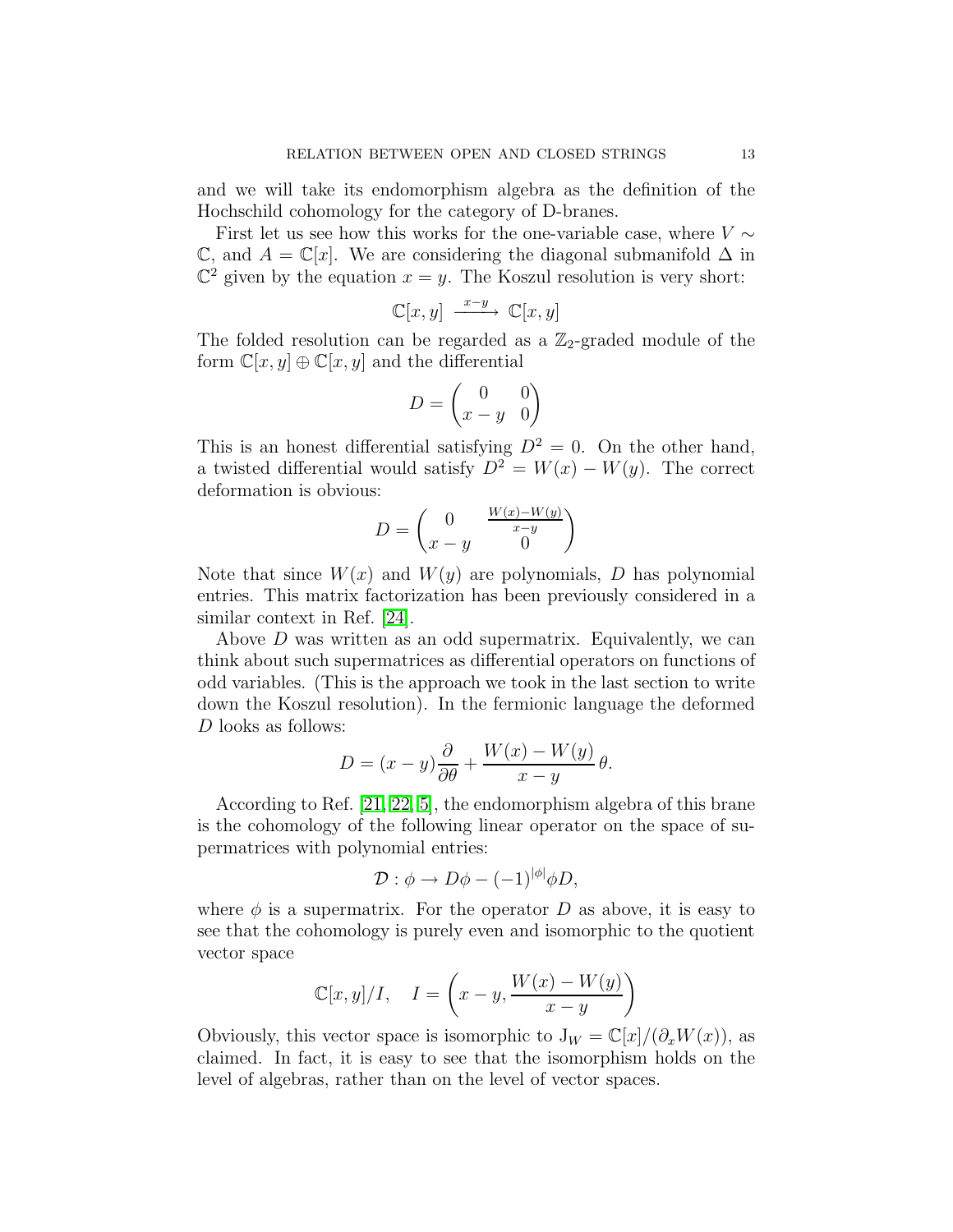Next consider the case when  $V \simeq \mathbb{C}^n$ . Let us introduce convenient condensed notations:

<span id="page-13-1"></span>(7) 
$$
\mathbf{x} = (x_1, \dots, x_n), \quad \mathbf{y}_{[i]}\mathbf{x} = (y_1, \dots, y_i, x_{i+1}, \dots, x_n)
$$
  
and for a polynomial  $P \in \mathbb{C}[\mathbf{x}]$  define

(8) 
$$
\Delta_i(P) = \frac{P(\mathbf{y}_{[i-1]}\mathbf{x}) - P(\mathbf{y}_{[i]}\mathbf{x})}{x_i - y_i} \in \mathbb{C}[\mathbf{x}, \mathbf{y}].
$$

To write the correct free CDG-module (the twisted resolution of the diagonal), we first write  $W(\mathbf{x}) - W(\mathbf{y})$  as a sum of polynomials

(9) 
$$
W(\mathbf{x}) - W(\mathbf{y}) = \sum_{i=1}^{n} (x_i - y_i) \Delta_i(W).
$$

<span id="page-13-2"></span>We want to write  $W(\mathbf{x}) - W(\mathbf{y})$  as  $D^2$ , where D is a odd endomorphism of free  $\mathbb{Z}_2$ -graded modules. The key point is that for each term  $\Delta_i(W)$ we can accomplish this by mimicking the one-variable case. That is, if we let

(10) 
$$
D_i = (x_i - y_i) \frac{\partial}{\partial \theta_i} + \Delta_i(W) \theta_i,
$$

<span id="page-13-0"></span>then  $D_i$  is a odd endomorphism of free graded  $\mathbb{C}[x, y]$ -modules which satisfies  $D_i^2 = \Delta_i(W)$ . Therefore if we let

$$
(11) \t\t D = \sum_{i=1}^{n} D_i,
$$

we will get the desired  $D^2 = W(\mathbf{x}) - W(\mathbf{y})$ . Moreover, if we take the limit  $W \to 0$ , the differential D will reduce to k, the Koszul differential from the previous section. The corresponding matrix factorization has been previously discussed in Ref. [\[24\]](#page-26-17).

Since the differential is given by a sum, and we have computed the cohomology of  $D_i$  already, the cohomology of  $D$  is simply

$$
\mathbb{C}[V \times V]/I, \quad I = (x_1 - y_1, \dots, x_n - y_n, \Delta_1(W), \dots, \Delta_n(W)),
$$

Obviously, this is isomorphic to Eq. [\(6\)](#page-10-0).

We end this section by explaining why the D-brane Eq.  $(11)$  deserves to be called the diagonal brane. The general definition of the diagonal is that it represents the identity functor in the category of D-branes on  $(\mathbb{C}^n, W)$ . In the present case, this means the following. Let  $(R, D)$  be the matrix factorization of  $W(\mathbf{x}) - W(\mathbf{y})$  corresponding to Eq. [\(11\)](#page-13-0). Thus R is a free graded  $A \otimes A$ -module, where  $A \simeq \mathbb{C}[\mathbf{x}]$ , and D is an odd endomorphism of R satisfying  $D^2 = W(\mathbf{x}) - W(\mathbf{y})$ . Let  $(N, F)$ be an arbitrary matrix factorization of  $W(y)$  representing some Dbrane on  $(\mathbb{C}^n, W)$ . Thus N is a free graded A-module, and F is an odd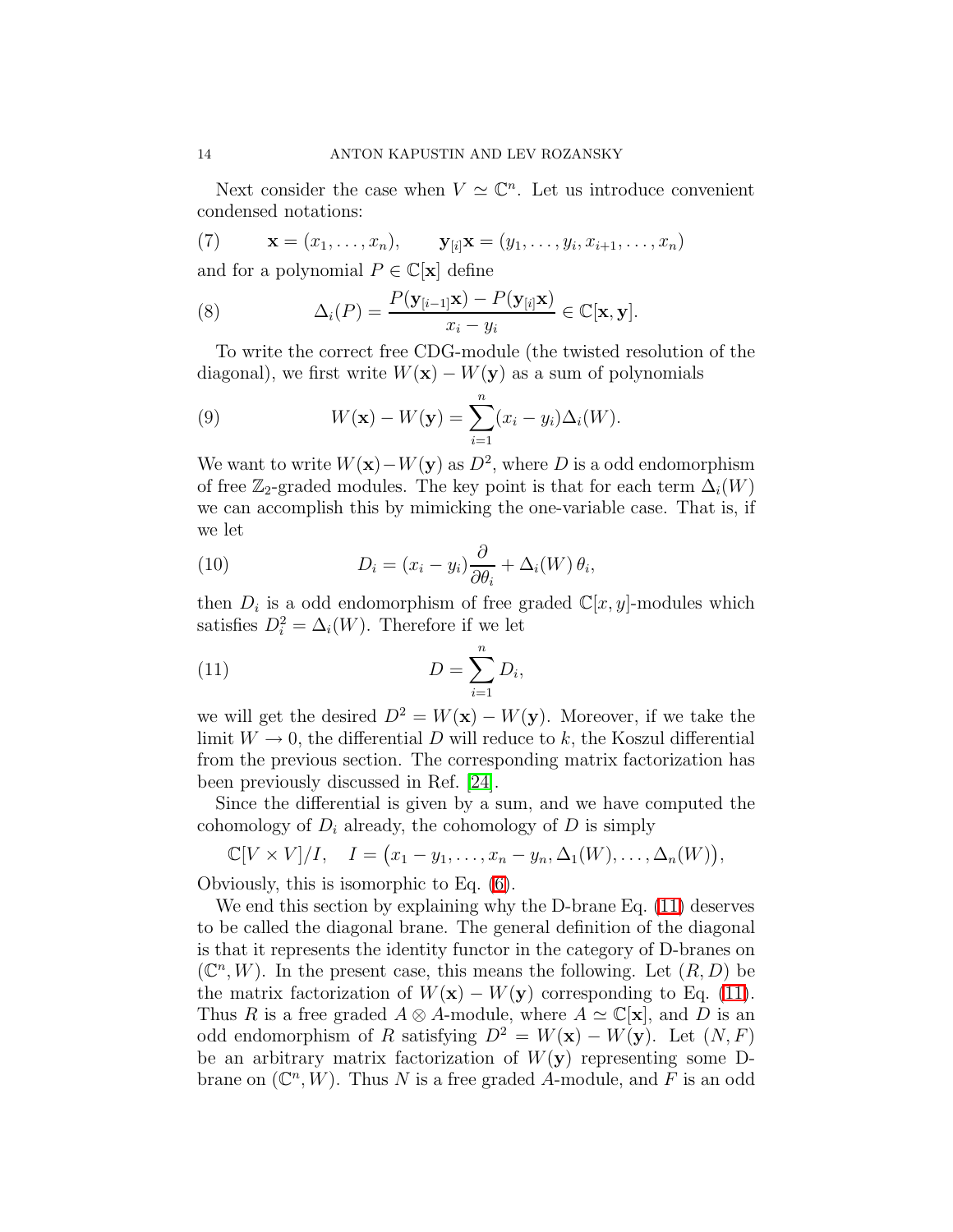endomorphism of N satisfying  $F^2 = W(y)$ . Consider the graded tensor product  $(R \otimes_A N, D + F)$ . The module  $R \otimes_A N$  is a free A-module, and  $D + F$  satisfies

$$
(D+F)^{2} = D^{2} + F^{2} = (W(\mathbf{x}) - W(\mathbf{y})) + W(\mathbf{y}) = W(\mathbf{x}).
$$

Thus the pair  $(R \otimes_A N, D+F)$  is a D-brane on  $(\mathbb{C}^n, W)$  (of infinite rank). By definition,  $(R, D)$  is the diagonal iff  $(R \otimes_A N, D + F)$  is isomorphic to the original finite-dimensional brane  $(N, F)$ , for any  $(N, F)$  (in the homotopy category of CDG-modules). This statement was proved in Ref. [\[24\]](#page-26-17) (Prop. 23 of that paper).

## 4. LG orbifolds

## 4.1. **Minimal model I.** Consider the LG model with target  $\mathbb{C}/\mathbb{Z}_n$ :

$$
W_0 = x^n, \quad x \sim \zeta x, \ \zeta = e^{\frac{2\pi i}{n}}
$$

According to Ref. [\[20\]](#page-26-10), the chiral ring is simply the invariant part of the Jacobi ring, which is  $\mathbb{C}[x]/x^{n-1}$ . In other words, there are no chiral primaries in the twisted sectors. The only invariant is actually the identity element. Let us check this using the diagonal B-brane approach.

We consider a matrix factorization of the potential

$$
W = x^n - y^n
$$

.

W is a function on  $\mathbb{C}^2$  invariant under a  $\mathbb{Z}_n \times \mathbb{Z}_n$  action

$$
x \to \zeta^k x, \quad y \to \zeta^{k+l} y, \quad k, l \in \mathbb{Z}/n.
$$

In other words, x has weight  $(1, 0)$ , while y has weight  $(1, 1)$ . The corresponding twisted differential D is

$$
D_0(x, y) = \begin{pmatrix} 0 & \prod_{i=1}^{n-1} (x - \zeta^i y) \\ x - y & 0 \end{pmatrix}
$$

 $D_0$  is regarded as an odd endomorphism of a free  $\mathbb{Z}_2$ -graded module over  $\mathbb{C}[x, y]$  of rank two, which we write as  $M_0 = M_0^+ \oplus M_0^-$ , where  $M_0^+ \simeq \mathbb{C}[x, y]$  is the even component, and  $M_0^- \simeq \mathbb{C}[x, y]$  is the odd component.

We need to define a  $G = \mathbb{Z}_n \times \mathbb{Z}_n$  action on  $M_0$  so that  $M_0$  becomes an equivariant module over  $\mathbb{C}[x, y]$ , and the twisted differential is an equivariant endomorphism. A  $\mathbb{Z}_n$  action on a free module, like  $M_0^+$ or  $M_0^-$ , is completely specified once we specify the action on the unit element, i.e. its weight. For the first  $\mathbb{Z}_n$ , we choose the weights to be 0 for  $M_0^+$  and 1 for  $M_0^-$ . This is the only way to make  $D_0$  equivariant, up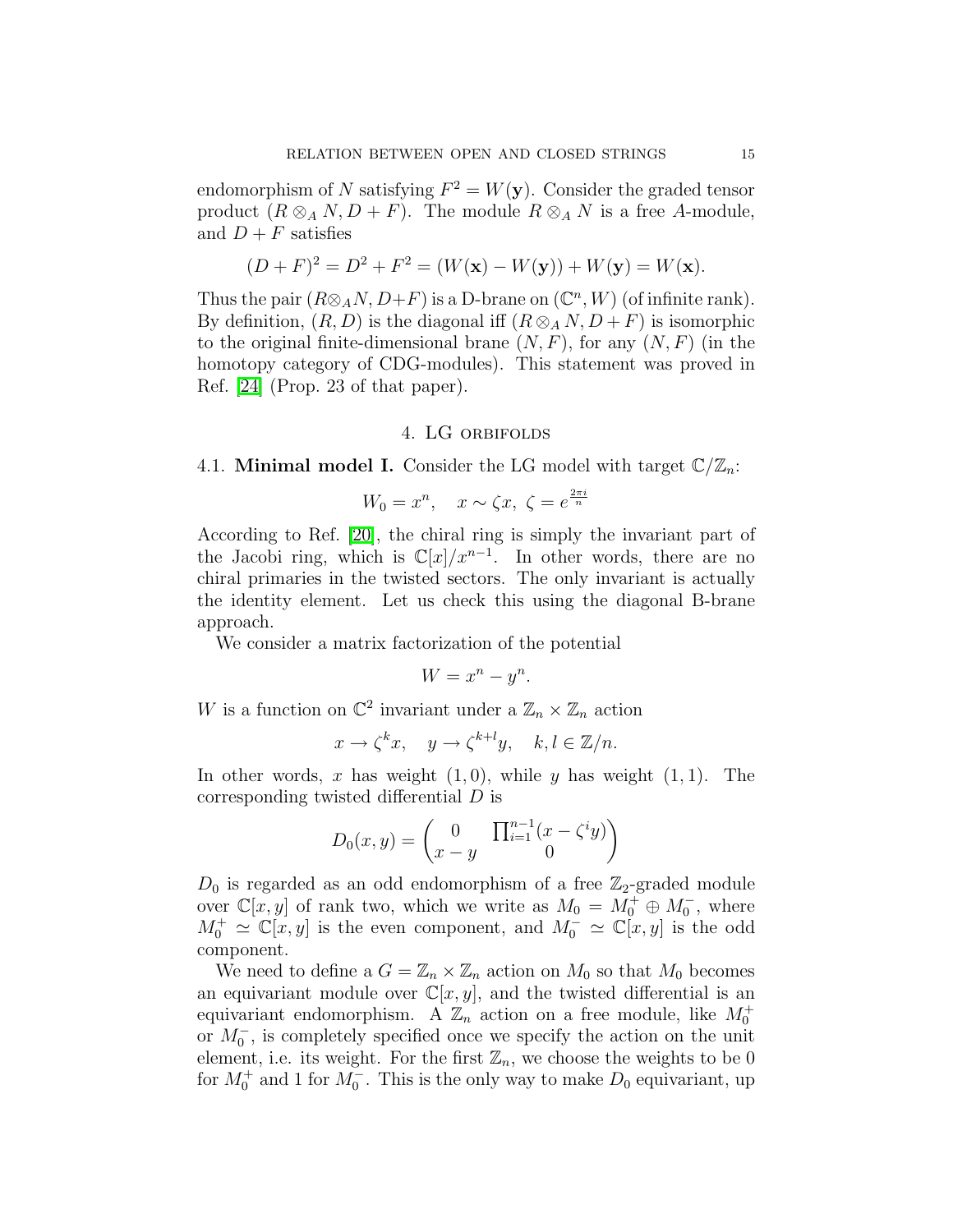to an overall shift of weights. For the second  $\mathbb{Z}_n$ , no choice of weights works, so we have to equivariantize  $D_0$ , i.e. to add "image branes":

$$
D_l(x,y) = D_0(x,\zeta^l y) = \begin{pmatrix} 0 & \prod_{i=0, i \neq l}^{n-1} (x - \zeta^i y) \\ x - \zeta^l y & 0 \end{pmatrix}, \quad l = 1, \ldots, n-1.
$$

 $D_l$  acts on a module  $M_l$  which is isomorphic to  $M_0$  as a  $\mathbb{Z}_2 \times \mathbb{Z}_n$ -graded module. We take the diagonal brane M to be the direct sum of all these branes, with the twisted differential  $D$  being the sum of all  $D_l$ ,  $l = 0, \ldots, n-1$ . D is equivariant with respect to the second  $\mathbb{Z}_n$  if we let  $\mathbb{Z}_n$  act on the summands  $M_l$  by cyclic permutations.

Now let us compute the endomorphism algebra of the diagonal brane  $(M, D)$ . First we compute the endomorphisms disregarding the  $\mathbb{Z}_n \times \mathbb{Z}_n$ action, and then project onto the invariant part. Since  $M$  is a direct sum, we can compute morphisms between the summands, and then sum them up. It is also convenient to consider separately the morphisms from a brane  $(M_l, D_l)$  to itself, and to its mirror images  $(M_k, D_k)$ ,  $k \neq l$ . An easy computation shows that the endomorphisms of  $(M_l, D_l)$  (i.e. the cohomology of  $D_l$  in the adjoint representation) is purely even and is the Jacobi ring of  $W_0$ . The space of morphisms between  $(M_l, D_l)$ and  $(M_k, D_k)$  is purely odd and one-dimensional. A basis element of this odd vector space will be called  $\theta_{l,k}$ . Since the odd components of  $M_l$  have weight 1 with respect to the first  $\mathbb{Z}_n$ , one can easily see that  $\theta_{k,l}$  has weight 1. Projecting with respect to the first  $\mathbb{Z}_n$ , we see that no morphisms between a brane and its image survive. As for endomorphisms of  $(M_l, D_l)$ , only the invariant part of the Jacobi ring (which consists only of the subspace spanned by the identity) survives. Thus we get the direct sum of  $n$  copies of the trivial algebra. Finally, we project with respect to the second  $\mathbb{Z}_n$ . This  $\mathbb{Z}_n$  cyclically permutes all  $M_l$ , and therefore identifies all the n copies of the trivial algebra.

4.2. Minimal model II. This is a generalization of the previous subsection. We consider a LG model with target  $\mathbb{C}/\mathbb{Z}_n$  and a superpotential

$$
W_0 = x^{nm}, \quad n, m \in \mathbb{N}.
$$

The orbifold group acts by

$$
x \mapsto \zeta^k x, \quad k \in \mathbb{Z}/n.
$$

The analysis is very similar to the previous subsection. The untwisted sector is the invariant part of the Jacobi ring. There are still  $n-1$ image branes, and morphisms between different images are odd and have weight 1 under the first  $\mathbb{Z}_n$  action. Hence the twisted sector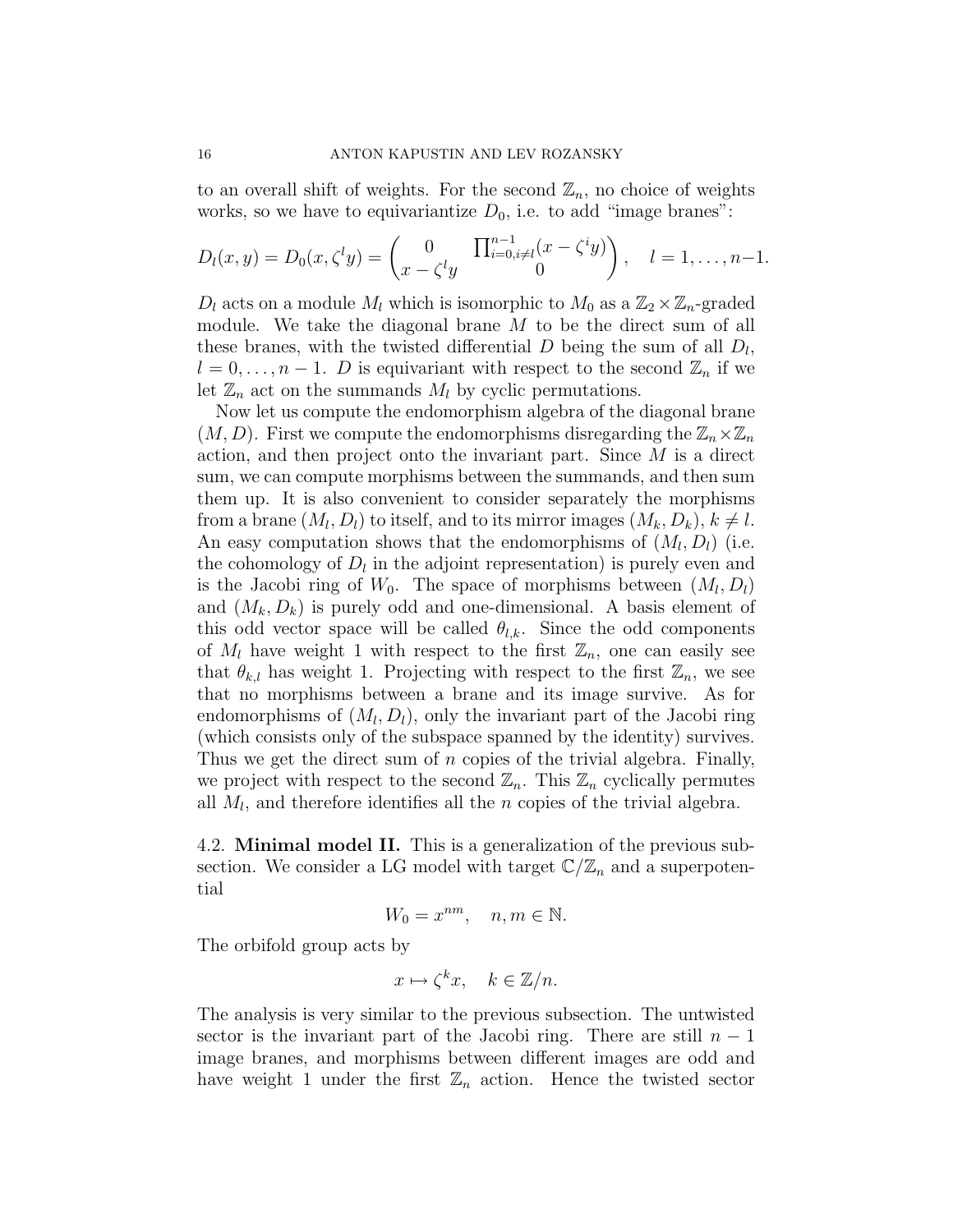is killed by the first  $\mathbb{Z}_n$  projection. This agrees with the results of Ref. [\[20\]](#page-26-10).

4.3. Gepner model for a Calabi-Yau 0-fold. This is a LG orbifold with a target  $\mathbb{C}^2/\mathbb{Z}_2$  and superpotential

$$
W_0 = x_1^2 + x_2^2.
$$

The  $\mathbb{Z}_2$  action is diagonal (flips the sign of both variables). E. Witten's argument [\[44\]](#page-27-12) shows that this is a Gepner model for the CY 0-fold given as a hypersurface  $x_1^2 + x_2^2 = 0$  in  $\mathbb{P}^1$ . The latter consists of two points, so the corresponding chiral ring is two-dimensional (the direct sum of two copies of the trivial algebra). Let us check this using the diagonal brane approach.

We consider the superpotential

$$
W = x_1^2 - y_1^2 + x_2^2 - y_2^2 = W_1(x_1, y_1) + W_2(x_2, y_2).
$$

To construct the diagonal brane, we factorize separately  $W_1$  and  $W_2$  and then take the  $\mathbb{Z}_2$ -graded tensor product of the corresponding branes. If we represent  $D_1$  and  $D_2$  by fermionic differential operators, this simply means that we let  $D = D_1 + D_2$ , where  $D_1^2 = W_1$  and  $D_2^2 = W_2$ . Since  $D_1$  and  $D_2$  anticommute, this gives  $D^2 = W$ .

The factorizations of  $W_1$  and  $W_2$  are taken as in the previous subsection. Then we have to equivariantize with respect to  $\mathbb{Z}_2\times\mathbb{Z}_2$ . As above, equivariance with respect to the first  $\mathbb{Z}_2$  forces the odd component of M to have weight 1, if the even component has weight 0. Hence odd endomorphisms of M have weight one, while even endomorphisms have weight 0. Equivariance with respect to the second  $\mathbb{Z}_2$  requires adding a single "image brane"  $(M', D')$ , where  $M' \simeq M$ , and  $D'$  is

$$
D'(x_1, x_2, y_1, y_2) = D(x_1, x_2, -y_1, -y_2).
$$

The diagonal brane is the direct sum of  $(M, D)$  and its image  $(M', D')$ . Let us compute its endomorphism algebra and then project onto the  $\mathbb{Z}_2 \times \mathbb{Z}_2$ -invariant part. First consider the endomorphisms of M and  $M'$ . Since both  $M$  and  $M'$  have factorized form (they are graded tensor products of  $M_1$  and  $M_2$ ), we can compute the endomorphisms of  $M_1$ and  $M_2$  and then tensor them. From the previous subsection we known that the endomorphism algebras of  $M_1$  and  $M_2$  are trivial (spanned by the identity). Hence the endomorphism algebras of  $M$  and  $M'$  are also trivial. They also survive the first  $\mathbb{Z}_2$  projection, while the second  $\mathbb{Z}_2$ projection identifies them.

Now consider morphisms from  $M$  to  $M'$ . Using the results of the previous subsection, we see that the space of morphisms is one-dimensional and spanned by  $\theta_{0,1}^{(1)} \otimes \theta_{0,1}^{(2)}$  $_{0,1}^{(2)}$ , where  $\theta_{0,1}^{(i)}$  $_{0,1}^{(i)}$  spans the space of morphisms from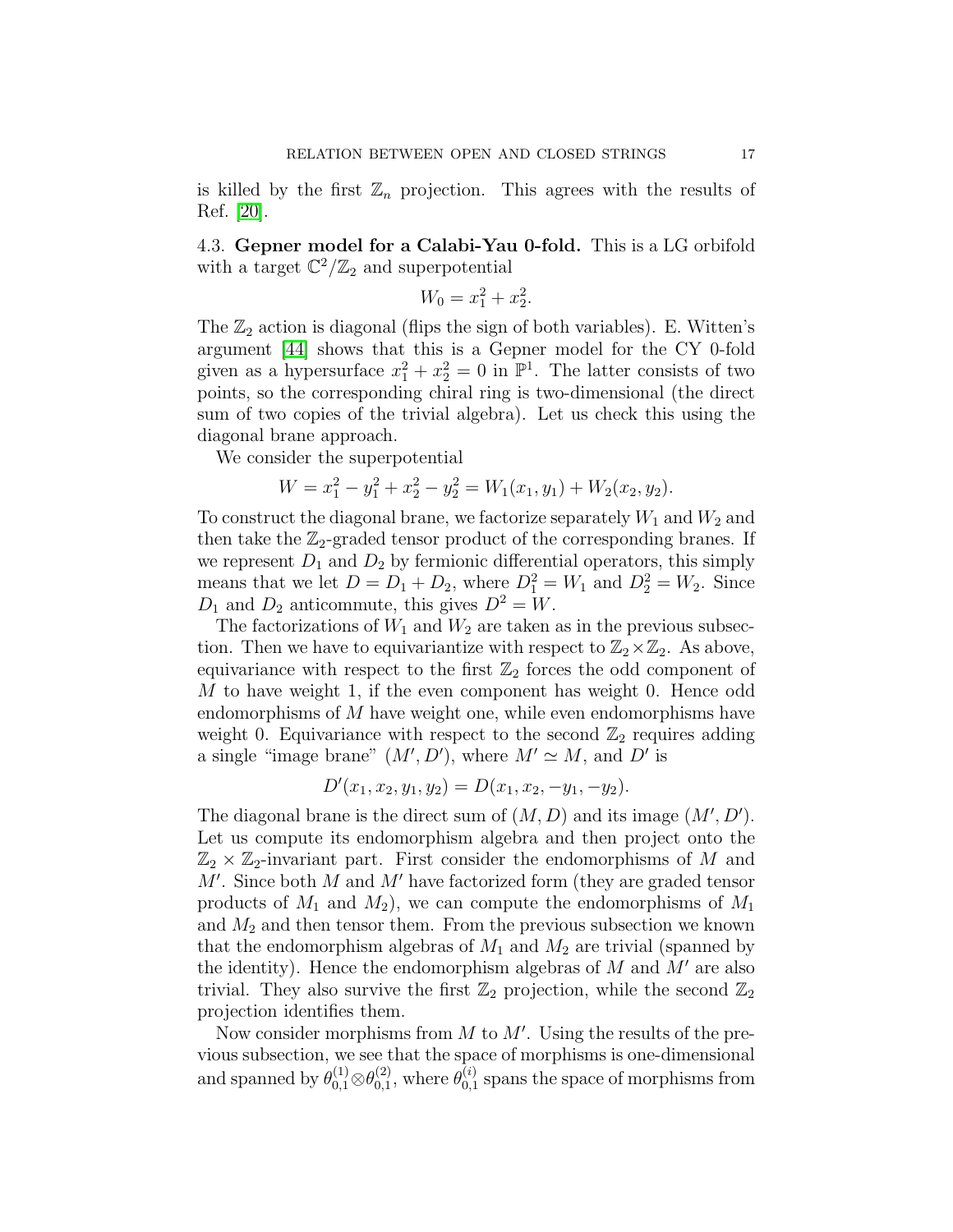$M_i$  to its image under the second  $\mathbb{Z}_2$ . Thus the space of morphisms from M to M' is purely even and one-dimensional. Since both  $\theta$ 's have weight 1 under the first  $\mathbb{Z}_2$ , their product has weight 0 and survives the first  $\mathbb{Z}_2$  projection. Finally, the second  $\mathbb{Z}_2$  projection identifies morphisms from  $M$  to  $M'$  and from  $M'$  to  $M$ . Thus the twisted sector contributes a single even element to the chiral ring. It is easy to see that this element squares to identity. Thus the endomorphism algebra of the diagonal brane isomorphic to the group ring of  $\mathbb{Z}_2$ . This is the desired result.

4.4. Gepner model for a Calabi-Yau  $n-2$ -fold. We consider the superpotential  $W = x_1^n + \ldots + x_n^n$  on  $\mathbb{C}^n$  with a diagonal  $\mathbb{Z}_n$  action:

$$
x_i \mapsto \zeta x_i.
$$

This is a Gepner model for the Fermat hypersurface  $x_1^n + \ldots + x_n^n = 0$ in  $\mathbb{P}^{n-1}$ . Let us compute the endomorphisms of the diagonal brane. The computation proceeds along the same lines as in the previous subsection. We now have  $n-1$  image branes (with respect to the second  $\mathbb{Z}_n$ ). The untwisted sector gives us the invariant part of the Jacobi ring. Morphisms between a brane and its image have the form

$$
\otimes_{i=0}^{n-1}\theta_{k,l}^{(i)}
$$

Each  $\theta$  is odd and has weight 1 under the first  $\mathbb{Z}_n$ , so the product has weight 0 and survives the first  $\mathbb{Z}_n$  projection. It is even or odd depending on whether *n* is even or odd. The second  $\mathbb{Z}_n$  projection identifies all the twisted sector states with the same value of  $k - l$ . Hence the twisted sector contributes  $n-1$  states to the chiral ring (labeled by  $k - l \mod n$ ).

Let us compare this with the B-model of the Fermat hypersurfaces. The case  $n = 2$  has been discussed in the previous subsection. For  $n = 3$ the Fermat hypersurface is a cubic curve in  $\mathbb{P}^2$ , i.e. an elliptic curve. Its B-model is isomorphic to the exterior algebra with two odd generators, i.e. it has two-dimensional even subspace and two-dimensional odd subspace. On the LG side, the untwisted sector is spanned by  $1, x_1x_2x_3$ (the invariant part of the Jacobi ring), while the twisted sector is odd and two-dimensional. Thus the two agree, as  $\mathbb{Z}_2$ -graded vector spaces. One can check that the ring structure also agrees.

For  $n = 4$  the Fermat hypersurface is a quartic in  $\mathbb{P}^3$ , i.e. a K3 surface. The B-model is a purely even algebra of dimension 24. On the other hand, the  $\mathbb{Z}_4$ -invariant part of the Jacobi ring is easily seen to have dimension 21. The twisted sector gives the other 3 states.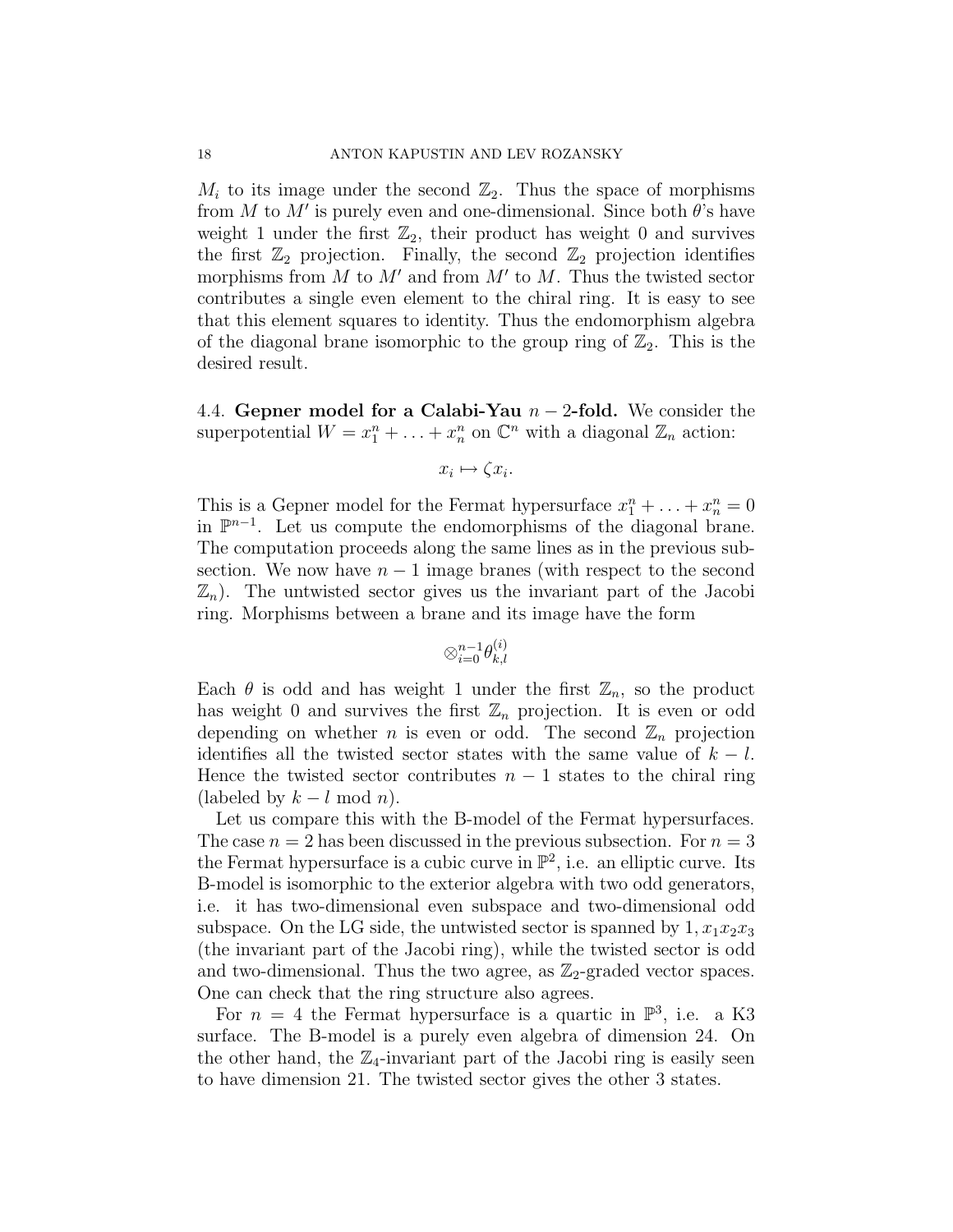For  $n = 5$  we are dealing with a quintic in  $\mathbb{P}^4$ . The B-model has both an even and odd components. The even component has dimension 204. The odd component has dimension 4. It is easy to show that the invariant part of the Jacobi ring is indeed 204-dimensional. The odd component comes entirely from the twisted sector.

## 5. Open-closed correlators for some Landau-Ginzburg **MODELS**

5.1. Closed topological metric from the open one. In this subsection we discuss how to deduce the 3-point topological closed-string correlators (the Yukawa couplings) in the diagonal brane approach and show that the result agrees with the conventional approach [\[39\]](#page-27-8).

<span id="page-18-0"></span>The closed strings form a supercommutative Frobenius algebra  $A_{\text{cl}}$ : there is a trace map  $A_{\text{cl}} \xrightarrow{\text{tr}_{\text{F}}} \mathbb{C}$ , which defines the scalar product on  $A_{\text{cl}}$ and determines the 3-point correlator of closed string operators

(12) 
$$
(a, b) = \text{tr}_{F}(ab), \quad \langle abc \rangle = \text{tr}_{F}(abc).
$$

The algebra of open-string states  $A_{op}$  has the  $A_{cl}$ -linear 'boundary' trace' map  $A_{op} \stackrel{\text{tr}_{b}}{\longrightarrow} A_{cl}$ , which expresses the boundary state corresponding to a boundary with an open string operator insertion. The composition of the boundary and Frobenius traces  $Tr = tr_F tr_b$  determines the scalar product and the 3-point correlator for open strings:

(13) 
$$
(A, B) = \text{tr}_{\text{b}}(AB), \quad \langle ABC \rangle = \text{tr}_{\text{b}}(ABC).
$$

The conjectured correspondence between the diagonal D-brane states and the closed string states implies that the Frobenius trace on  $A_{\rm cl}$ should be equal to the combined trace Tr on the diagonal D-brane states. This would also imply the equality between their scalar products and 3-point correlators.

We will verify the equivalence of Frobenius and combined traces for a topological LG model with the superpotential  $W(\mathbf{x}) \in \mathbb{C}[\mathbf{x}]$ . In this case the algebra of closed strings is the Jacobi algebra  $J_W$  of Eq. [\(6\)](#page-10-0) and the Frobenius trace  $tr_{\mathbf{x}}$  was determined by C. Vafa in Ref. [\[39\]](#page-27-8):

(14) 
$$
\operatorname{tr}_{\mathbf{x}}(p) = \frac{1}{(2\pi i)^n} \oint \frac{p \, dx_1 \wedge \ldots \wedge dx_n}{\partial_1 W \ldots \partial_n W}, \quad p \in \mathbb{C}[\mathbf{x}].
$$

The integrand in this formula is a meromorphic *n*-form, and the integration goes over a Lagrangian *n*-cycle defined by the equations

<span id="page-18-1"></span>
$$
|\partial_i W| = \epsilon_i > 0, \quad i = 1, \dots, n.
$$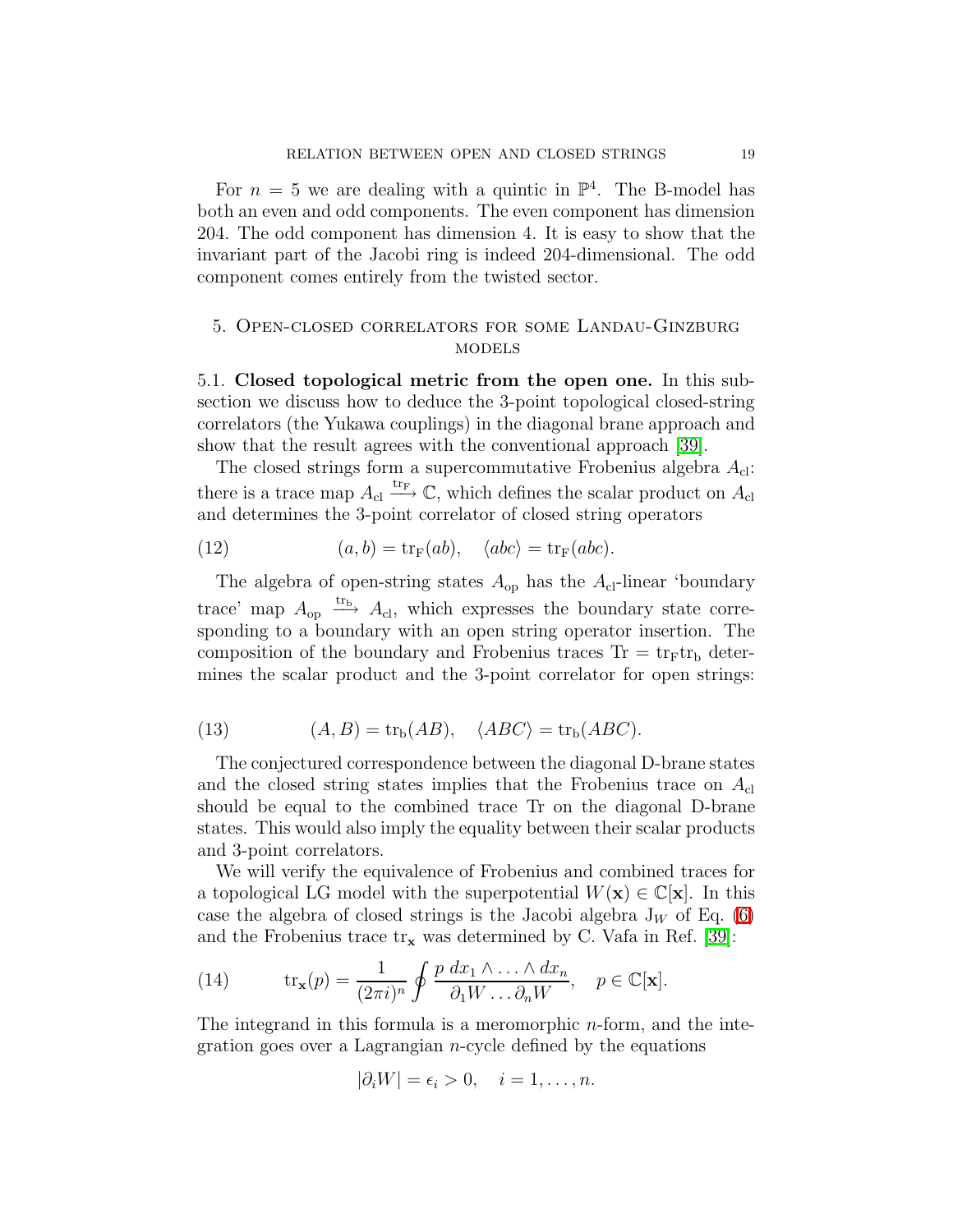<span id="page-19-2"></span>The boundary trace formula for a B-brane in a LG model, presented by a matrix factorization, was derived in Ref. [\[22\]](#page-26-7) (see also Ref. [\[17\]](#page-26-18)):

(15) 
$$
\operatorname{tr}_{\mathbf{b}}(O) = (1/n!) \operatorname{STr}((\partial D)^{\wedge n}O),
$$

where  $O$  is an endomorphism regarded as a supermatrix with polynomial entries, STr is the supertrace, and

(16) 
$$
(\partial D)^{\wedge n} = \sum_{\sigma \in S_n} (-1)^{\text{sign}(\sigma)} \partial_{\sigma(1)} D \cdots \partial_{\sigma(n)} D,
$$

where  $S_n$  is the symmetric group of n elements.

<span id="page-19-0"></span>Since the space of endomorphisms of the diagonal B-brane is isomorphic (up to the BRST equivalence) to the Jacobi ring  $J_{W(\mathbf{x})}$ , to prove the equivalence between closed- and open-string traces it is sufficient to show that

(17) 
$$
\operatorname{tr}_{\mathbf{F}} \operatorname{tr}_{\mathbf{b}}(f(\mathbf{x}) \operatorname{Id}) = \operatorname{tr}_{\mathbf{x}}(f).
$$

Here  $f(\mathbf{x})$  is any polynomial, and Id is the identity endomorphism of the diagonal B-brane.

The relation  $(17)$  has an interesting algebraic corollary. Let  $A^*$  be the dual space of an algebra A, then the multiplication map  $A \stackrel{m}{\rightarrow} A \otimes A$ has a dual map  $A^* \otimes A^* \xrightarrow{\Delta} A^*$ , which is called *comultiplication*. The scalar product [\(12\)](#page-18-0) establishes a canonical isomorphism between the Frobenius algebra  $A_{\rm cl} = \mathbb{C}[\mathbf{x}]/I_W$  and its dual, so there is a comultiplication map

$$
(18) \t\t A_{\rm cl} \xrightarrow{\Delta} A_{\rm cl} \otimes A_{\rm cl}
$$

with the property

(19) 
$$
\Delta(a) = (a \otimes 1) \Delta(1) = (1 \otimes a) \Delta(1).
$$

The relation [\(17\)](#page-19-0) implies that

(20) 
$$
\operatorname{tr}_{\mathbf{b}}(\mathrm{Id}) = \Delta(1) \in (\mathbb{C}[\mathbf{x}]/I_W) \otimes (\mathbb{C}[\mathbf{y}]/I_W).
$$

<span id="page-19-1"></span>As the first step of proving the relation [\(17\)](#page-19-0), we are going to derive a convenient formula for  $tr_{b}(Id)$ :

(21) 
$$
\operatorname{tr}_{\mathbf{b}}(\mathrm{Id}) = \frac{1}{(2n)!} \operatorname{STr}(\partial D)^{\wedge 2n} = \det ||\Delta_i(\partial_j W)||_{i,j=1}^n
$$

where  $\partial_j W(\mathbf{x}) = \partial W(\mathbf{x}) / \partial x_j$  and  $\Delta_i$  is defined by Eq. [\(8\)](#page-13-1). Indeed, if we expand the  $2n$ -th power of the sum  $(10)$ , then the supertrace of an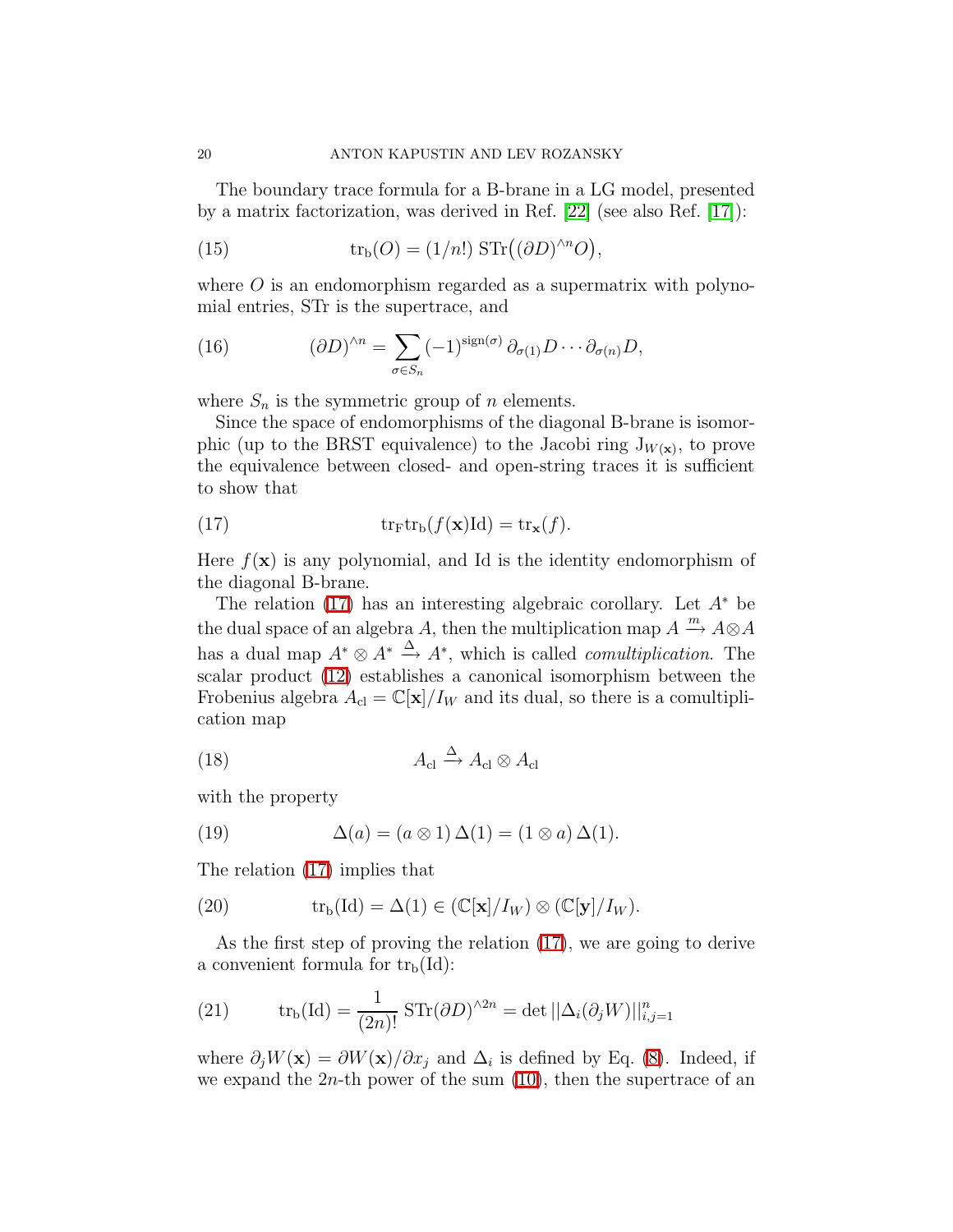individual monomial is zero, unless it contains all  $\theta$ 's and all  $\partial/\partial\theta$ 's. Therefore, if we lump all variables together  $z = (x, y)$ , then

(22) 
$$
\mathrm{STr}(\partial D)^{\wedge 2n} = \frac{(2n)!}{2^n} \sum_{\sigma \in S_{2n}} (-1)^{\mathrm{sign}(\sigma)} \prod_{i=1}^n C_i[z_{\sigma(2i)}, z_{\sigma(2i+1)}],
$$

<span id="page-20-0"></span>where

(23) 
$$
C_i[z_j, z_k] = \mathrm{STr}_i \left( \frac{\partial D_i}{\partial z_j} \frac{\partial D_i}{\partial z_k} \right),
$$

while  $D_i$  is defined by Eq. [\(10\)](#page-13-2) and  $STr_i$  denotes the trace over the space  $(1, \theta_i)$ . A direct computation shows that if  $\{z_j, z_k\} \cap \{x_i, y_i\} = \emptyset$ , then  $C_i[z_j, z_k] = 0$  and the only non-zero factors are

<span id="page-20-1"></span>(24) 
$$
C_i[x_j, y_i] = -C_i[y_i, x_j] = \Delta_i(\partial_j W), \quad j \leq i,
$$

(25) 
$$
C_i[x_i, y_j] = -C_i[y_j, x_i] = \Delta_i(\partial_j W), \quad j \geq i.
$$

Thus, a non-zero supertrace  $STr_i$  must contain at least one derivative over an *i*-th variable  $(x \text{ or } y)$ . The distributions of derivatives over the supertraces, which do not produce zero factors, can be enumerated by the elements  $\sigma \in S_n$ : if  $\sigma(i) = i$ , then the supertrace [\(23\)](#page-20-0) includes the derivatives over  $x_i$  and  $y_i$ ; if  $\sigma(i) \neq i$ , then one derivative of [\(23\)](#page-20-0) should be over the  $\sigma(i)$ -th element of the list  $\mathbf{y}_{[i]}$ x and the other should be either over  $x_i$  or over  $y_i$  depending on whether  $\sigma^{-1}(i) > i$  or  $\sigma^{-1}(i) <$ i. This combinatorics together with the expressions [\(24\)](#page-20-1) leads to the formula [\(21\)](#page-19-1).

It remains to apply the Frobenius trace to the r.h.s. of Eq. [\(21\)](#page-19-1) multiplied by  $f(\mathbf{x})$ . To do this, it is convenient to assume that all critical points of W are non-degenerate. Since the set of such superpotentials is an open and dense subset of all admissible superpotentials, and the l.h.s. of Eq.  $(17)$  is a continuous function of the coefficients of W, it is sufficient to prove Eq.  $(17)$  in this special case. For W with only non-degenerate critical points, the trace function Eq. [\(14\)](#page-18-1) becomes

<span id="page-20-2"></span>(26) 
$$
\operatorname{tr}_{\mathbf{F}}(p) = \sum_{\text{crit } \mathbf{W}} \frac{p(\mathbf{x})}{\operatorname{Hess} W(\mathbf{x})},
$$

where Hess  $W$  denotes the Hessian of  $W$ , and the sum is over all critical points of W. Thus we simply have to evaluate the r.h.s. of Eq.  $(21)$  at the critical points of  $W(x) - W(y)$ , which are pairs of critical points of  $W(\mathbf{x})$ .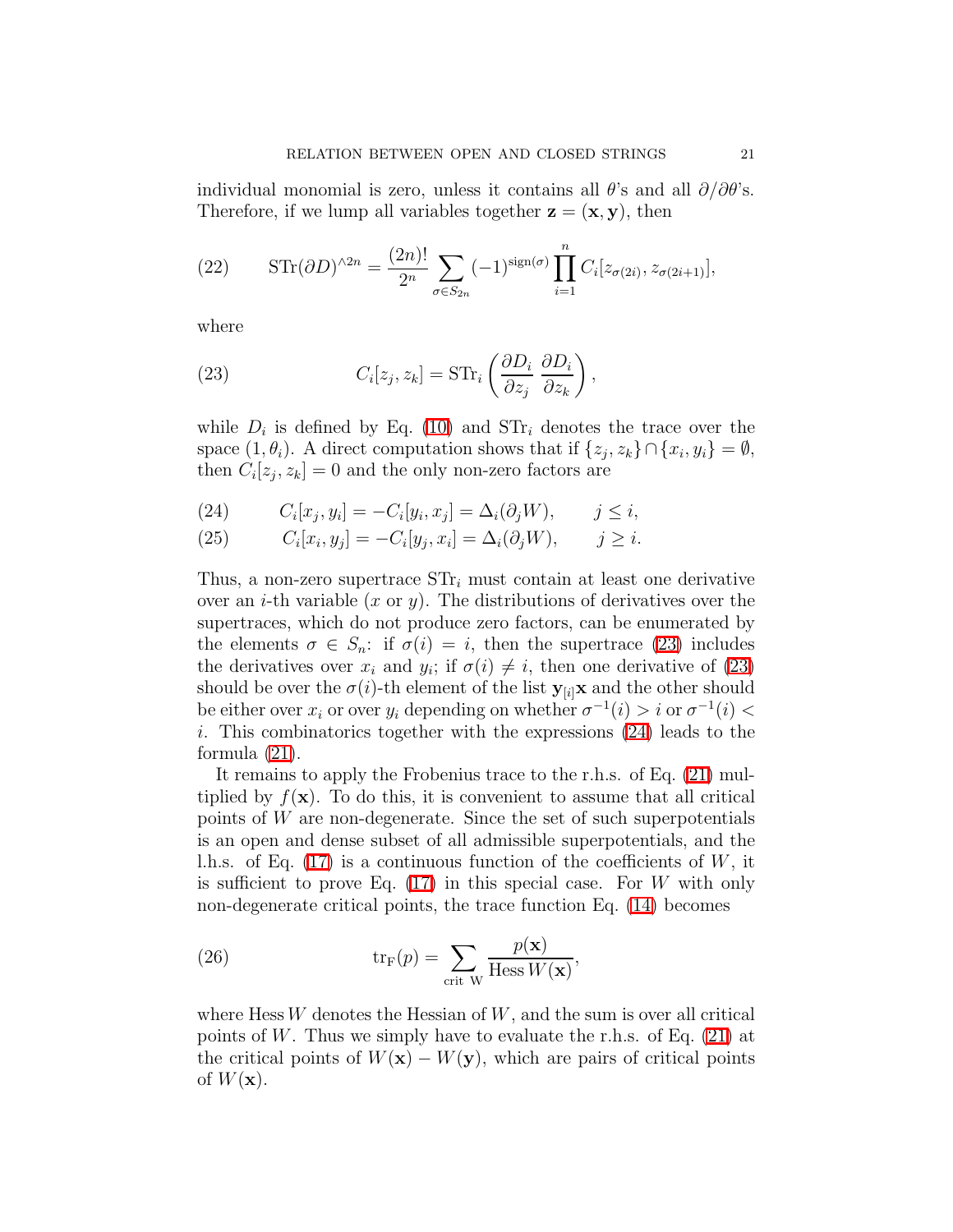Let **x** and **y** be two critical points of W. If  $\mathbf{x} \neq \mathbf{y}$ , then  $tr_{\mathbf{b}}(\text{Id}) = 0$ in view of Eq.  $(21)^5$  $(21)^5$ . Indeed, let

$$
r_i = (\Delta_i(\partial_j W))_{j=1}^n
$$

be the rows of the matrix of Eq. [\(21\)](#page-19-1). Obvious cancellations lead to the following identity:

(27) 
$$
\sum_{i=1}^{n} (x_i - y_i) r_i = (\partial_j W(\mathbf{x}) - \partial_j W(\mathbf{y}))_{j=1}^n.
$$

Since  $x$  and  $y$  are critical points of  $W$ , the r.h.s. of this equation is zero, and if  $\mathbf{x} \neq \mathbf{y}$ , then this means that the rows  $r_i$  are linearly dependent, and the determinant in Eq. [\(21\)](#page-19-1) is equal to zero.

Thus, only the critical points on the diagonal, i.e. the ones for which  ${\bf x}={\bf y}$ , contribute to the sum [\(26\)](#page-20-2). Expanding W into a Taylor series to quadratic order, one can easily see that the r.h.s. of Eq. [\(21\)](#page-19-1) evaluated on such a critical point is equal to  $Hess W$ . Hence we get:

(28) 
$$
\operatorname{tr}_{\mathbf{F}} \operatorname{tr}_{\mathbf{b}}(f(\mathbf{x}) \mathrm{Id}) = \sum_{\mathrm{crit} \ \mathbf{W}} \frac{f(\mathbf{x})}{\mathrm{Hess} \ W(\mathbf{x})} = \operatorname{tr}_{\mathbf{x}}(f).
$$

This completes the proof of Eq. [\(17\)](#page-19-0).

As another example, let us deduce the topological closed-string metric for the elliptic curve at the Fermat point, using the LG representation and the diagonal brane approach. First, let us state the expected answer. The closed-string algebra of an elliptic curve is isomorphic to the exterior algebra with two generators  $\xi_1, \xi_2$ . Thus the space of physical closed-string states is four-dimensional, with two-dimensional even subspace (the sum of  $H^0(\mathcal{O}_X)$  and  $H^1(T_X)$ ) and two-dimensional odd subspace (the sum of  $H^0(T_X)$  and  $H^1(\mathcal{O}_X)$ ). The trace on this algebra is nonvanishing only on the one-dimensional subspace spanned by  $\xi_1\xi_2$ , which geometrically corresponds to  $H^1(T_X)$ .

In the LG approach, the states corresponding to  $\xi_1$  and  $\xi_2$  come from the twisted sector, while 1 and  $\xi_1 \xi_2$  span the  $\mathbb{Z}_3$ -invariant part of the Jacobi ring of the superpotential

$$
W = x_1^3 + x_2^3 + x_3^3.
$$

If we think about the closed-string space of states as the endomorphism algebra of a diagonal brane on  $(\mathbb{C}^3/\mathbb{Z}_3) \times (\mathbb{C}^3/\mathbb{Z}_3)$ , then the endomorphisms corresponding to  $\xi_1$  and  $\xi_2$  are off-diagonal (they correspond to strings from a brane to one of its images under a  $\mathbb{Z}_3$ , and it follows from Eq. [\(15\)](#page-19-2) that their trace vanishes. As for the endomorphisms

<sup>&</sup>lt;sup>5</sup>We are thankful to Christiaan Hofman for pointing out an error in our original proof and for suggesting the correct one.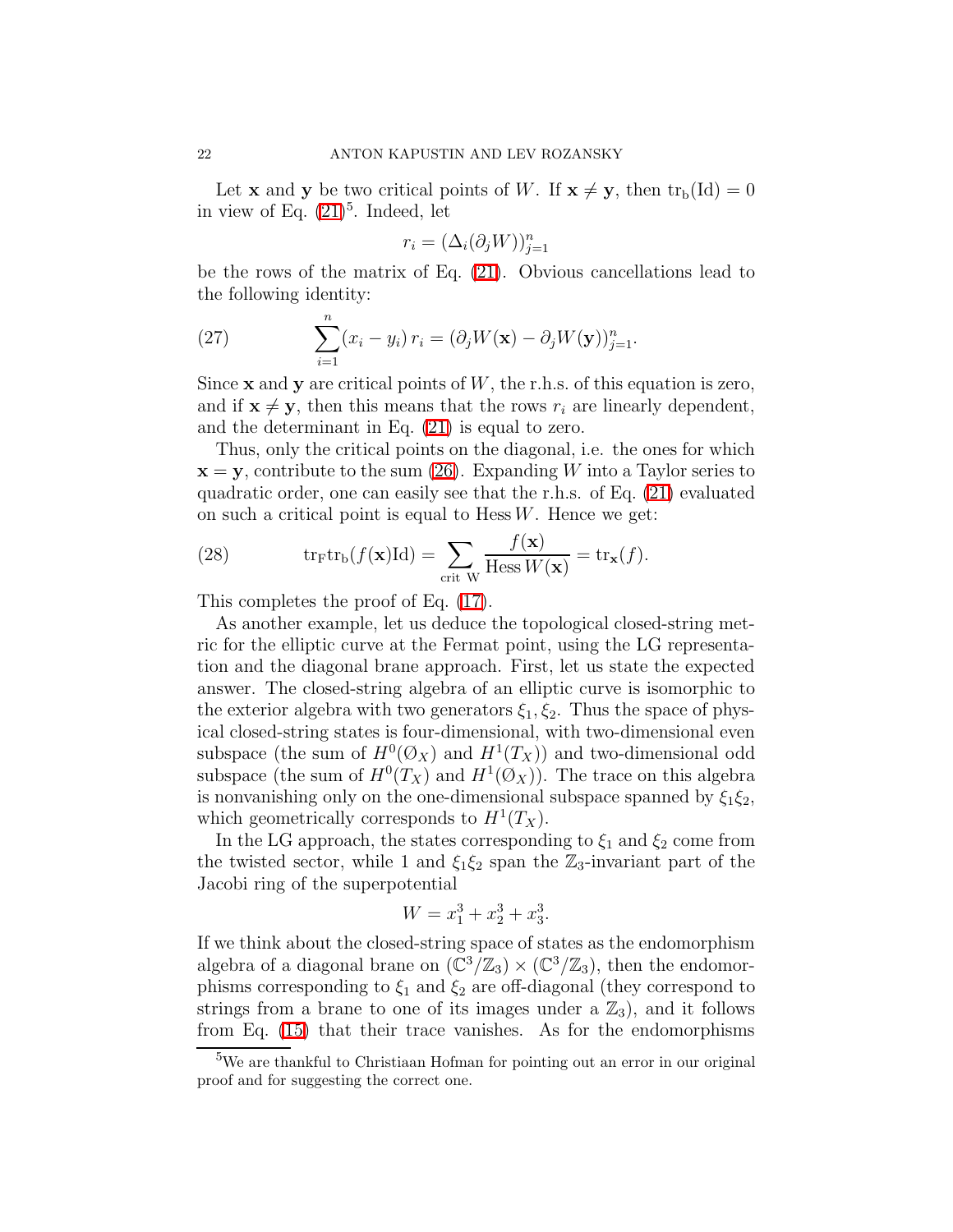corresponding to 1 and  $\xi_1 \xi_2$ , they are insensitive to the orbifolding and their properties are exactly the same as in the LG model on the affine space. We already know that the open-string trace for these endomorphisms coincides with the closed-string trace Eq. [\(14\)](#page-18-1), provided we correctly identify endomorphisms with the elements of the Jacobi ring. The endomorphism 1 corresponds to the identity in the Jacobi ring and its trace is zero, according to Eq. [\(14\)](#page-18-1). The endomorphism  $\xi_1 \xi_2$  (which geometrically represents a basis element for  $H^1(T)$  corresponds to the element  $x_1x_2x_3$  in the Jacobi ring, and its trace is a nonzero constant, according to Eq. [\(14\)](#page-18-1). Thus we have recovered the correct Yukawa couplings for the elliptic curve by regarding the closed-string algebra as the Hochschild cohomology of the category of D-branes for the corresponding LG orbifold.

5.2. Bulk-boundary maps. Let us consider the simplest open-closed correlator: 2-point function on a disk, with one boundary and one bulk insertion. It can be regarded as a linear function

$$
A_{\rm op} \otimes A_{\rm cl} \to \mathbb{C}.
$$

Using the topological metric on  $V_o$ , it can also be regarded as a map

$$
\iota: A_{\text{cl}} \to A_{\text{op}}.
$$

This is known as the bulk-boundary map; it is the dual of the boundary trace  $tr_{b}$ . Of course, for every choice of a D-brane, we get a  $A_{op}$ , and therefore there are as many maps  $\iota$  as there are D-branes. Axioms of Topological Field Theory with boundaries require  $\iota$  to be an algebra homomorphism. In this subsection we will demonstrate that the bulkboundary map comes for free if we identify  $A_{\rm cl}$  with the Hochschild cohomology of the category of topological D-branes. We will also check in some examples that the resulting bulk-boundary map is the correct one, i.e. it coincides with the one derived by physical methods.

Let  $\mathcal{A} = (A, Q, B)$  be a CDG algebra, and suppose the category of D-branes is the derived category of CDG modules over A. (The case of DG algebras and modules is a special case of this, corresponding to  $B = 0.$ ) Consider<sup>6</sup> the Hochschild cohomology of A, defined as

$$
\mathrm{HH}^*(\mathcal{A})=\mathrm{Ext}^*_{\mathcal{A}\otimes \mathcal{A}^{op}}(\mathcal{A},\mathcal{A}).
$$

That is, it is the endomorphism algebra of A regarded as an object of the derived category of modules over  $\mathcal{A} \otimes \mathcal{A}^{op}$ . Let M be some object of the derived category of modules over  $\mathcal{A}$ , and let  $\phi$  be an endomorphism

 ${}^{6}$ The following construction was explained to us by D. Orlov.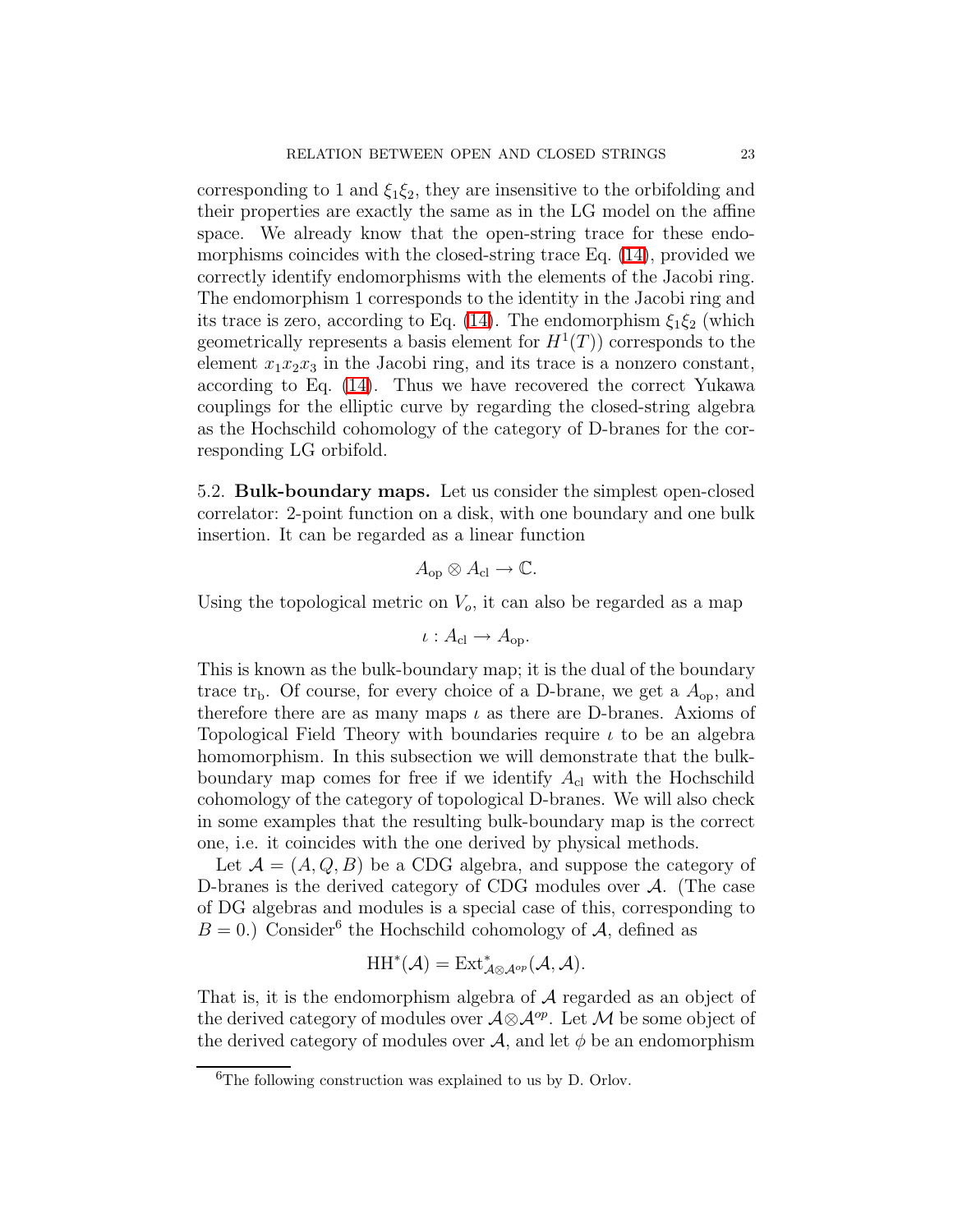of M. Then for any element  $\alpha \in HH^*(\mathcal{A})$  we may consider  $\alpha \otimes \phi$ , which is an endomorphism of

<span id="page-23-0"></span>
$$
{\mathcal{A}}\otimes_{\mathcal{A}} {\mathcal{M}}\in D^b({\mathcal{A}}).
$$

But the latter object is isomorphic to M. Hence we may regard  $\alpha \otimes \phi$ as as endomorphism of  $M$ . Thus we get a linear map

 $\kappa_{\mathcal{M}}:\mathrm{HH}^*(\mathcal{A})\otimes \mathrm{End}(\mathcal{M})\to \mathrm{End}(\mathcal{M}).$ 

Obviously, this makes End $(\mathcal{M})$  a (left) graded module over  $HH^*(\mathcal{A})$ . Similarly, one can define the right  $HH^*(\mathcal{A})$ -module structure on End $(\mathcal{M})$ . More generally, if we consider any two objects  $\mathcal M$  and  $\mathcal N$ , the space of morphisms between them has a natural structure of a graded bimodule over  $HH^*(A)$ . We define the bulk-boundary map  $\iota_{\mathcal{M}}$  to be

(29) 
$$
\iota_{\mathcal{M}}(\alpha) = \kappa_{\mathcal{M}}(\alpha \otimes 1).
$$

It is trivial to see that this is an algebra homomorphism, as required.

<span id="page-23-1"></span>Let us perform a simple check of this prescription for defining  $\iota$ . In the case of a LG model on an affine space  $V$ , the disk correlator has been computed in Ref. [\[22\]](#page-26-7), and the corresponding bulk-boundary map is given by

(30) ι<sup>M</sup> : f 7→ f id<sup>M</sup>

where f is an element of the Jacobi ring  $J_W = \mathbb{C}[V]/\partial W$ , and  $\mathrm{id}_M$  is the identity endomorphism of a free CDG-module  $\mathcal{M} = (M, D)$  over the CDG algebra  $(\mathbb{C}[V], 0, W)$ . It is implicit in this formula that f is lifted to a polynomial on  $V$ . Although lifting an element of the Jacobi ring to an element of  $\mathbb{C}[V]$  involves a choice, the above formula for  $\iota_{\mathcal{M}}$ is well-defined. Indeed, if we replace  $f$  by

$$
f+\sum_{i=1}^n g_i\partial_i W
$$

where  $g_i$  are some polynomials on V, then  $\iota_{\mathcal{M}}(f)$  will change by

$$
\left[D, \sum_i g_i \partial_i D\right],
$$

which is homotopic to zero (or in other words, is BRST-trivial).

On the other hand, we established in Section 3 that the Jacobi ring is isomorphic to the endomorphism algebra of the "diagonal brane" on  $V \times V$ , the isomorphism being given by

$$
f \mapsto f \, \mathrm{id}_R,
$$

where R is the twisted Koszul resolution of the diagonal in  $V \times V$ . From this it follows that the  $HH^*(A)$ -module structure on  $End(\mathcal{M})$  is very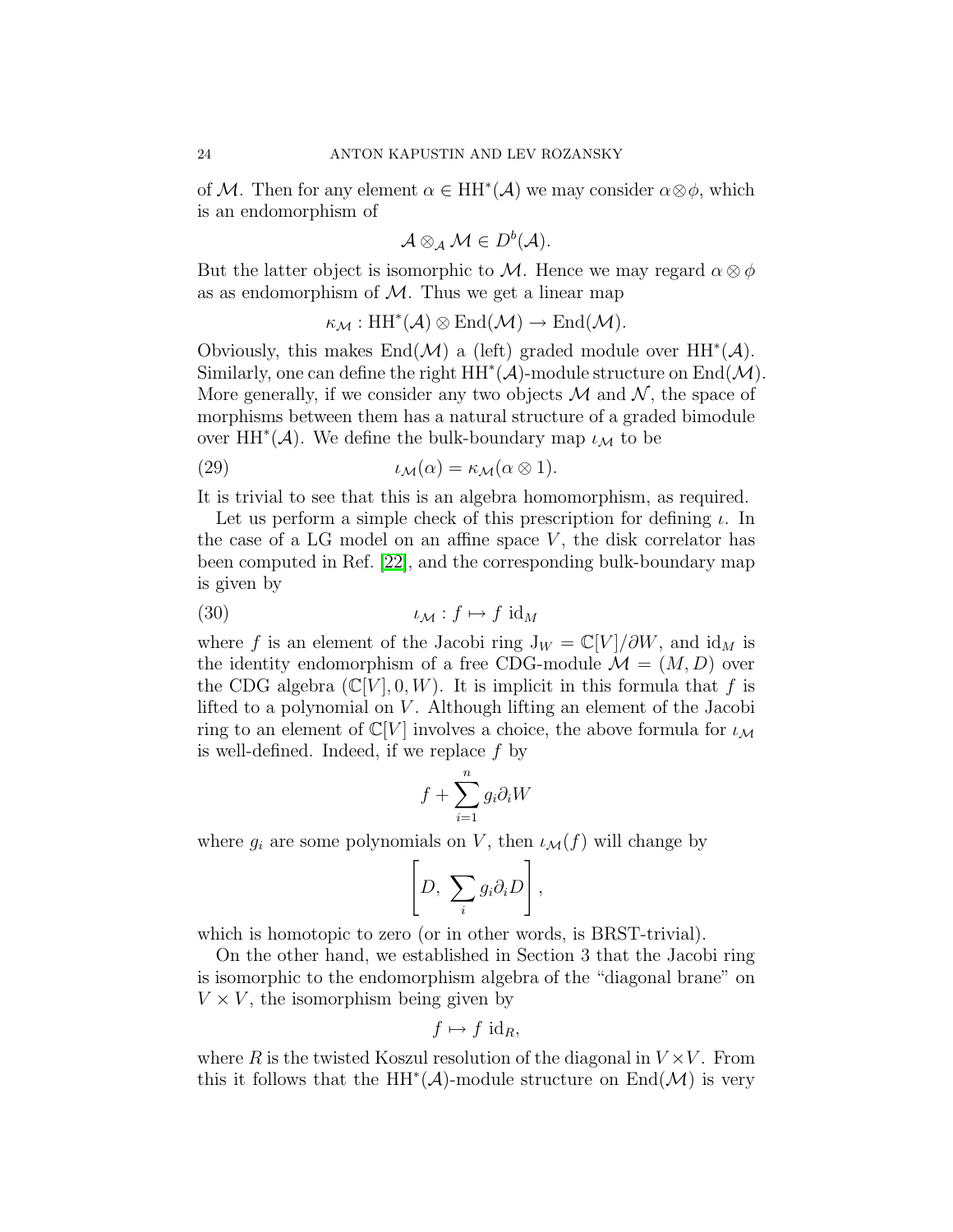simple: it is induced by the A-module structure on  $\text{End}_{A}(M)$ . Hence the abstract map  $\iota_{\mathcal{M}}$  defined in Eq. [\(29\)](#page-23-0) coincides with Eq. [\(30\)](#page-23-1).

### 6. Discussion

In this paper we have shown that for topological Landau-Ginzburg models on the affine space (as well as on some quotients of the affine space) the algebra of physical closed-string states<sup>7</sup> is isomorphic to the Hochschild cohomology of the category of D-branes. The algebra structure on the Hochschild cohomology is given by the standard cup product. Moreover, using the open-string topological metric (in mathematical terms, the Serre functor on the category of D-branes), one can define a scalar product on the Hochschild cohomology, making it into a supercommutative Frobenius algebra. We showed that this scalar product agrees with the closed-string topological metric.

An important question is whether more complicated correlators can be deduced by studying the Hochschild cohomology of the category of D-branes. This is not completely trivial even at tree level (i.e. in genus zero). While two- and three-point correlators of gravitational primaries in genus zero are encoded in the Frobenius algebra structure, higherpoint correlators can be described by a germ of a Frobenius manifold (whose tangent space at the base point is the Frobenius algebra just mentioned.) In the case of the B-model of a Calabi-Yau manifold, the corresponding formal Frobenius manifold was constructed in Ref. [\[2\]](#page-25-5). Frobenius manifolds related to Landau-Ginzburg models are discussed in many papers, see e.g. Ref. [\[32\]](#page-27-13). It would be interesting to understand how to construct all these Frobenius manifolds in a uniform manner, starting from natural algebraic structures on the Hochschild complex of a category of topological D-branes. The key property needed for such a construction seems to be the existence of the open-string metric, i.e. a trivial Serre functor, on the category of D-branes.

A further question is how to reconstruct open-closed correlators. We only considered the simplest example (disk correlator with one boundary and one bulk insertion) and showed how to recover it from the HH<sup>\*</sup>(A)-module structure on the space of endomorphisms of any Dbrane.

Although in this paper we have focused on topological string theories, it is tempting to conjecture that something similar holds for bosonic strings. A matter CFT with central charge  $c = 26$  coupled to diffeomorphism ghosts can be thought of as a topological field theory [\[9,](#page-26-19) [29,](#page-26-20) [10,](#page-26-21) [3,](#page-25-6) [33,](#page-27-14) [43\]](#page-27-15) and can be coupled to topological gravity in

<sup>7</sup>We are talking about gravitational primaries only.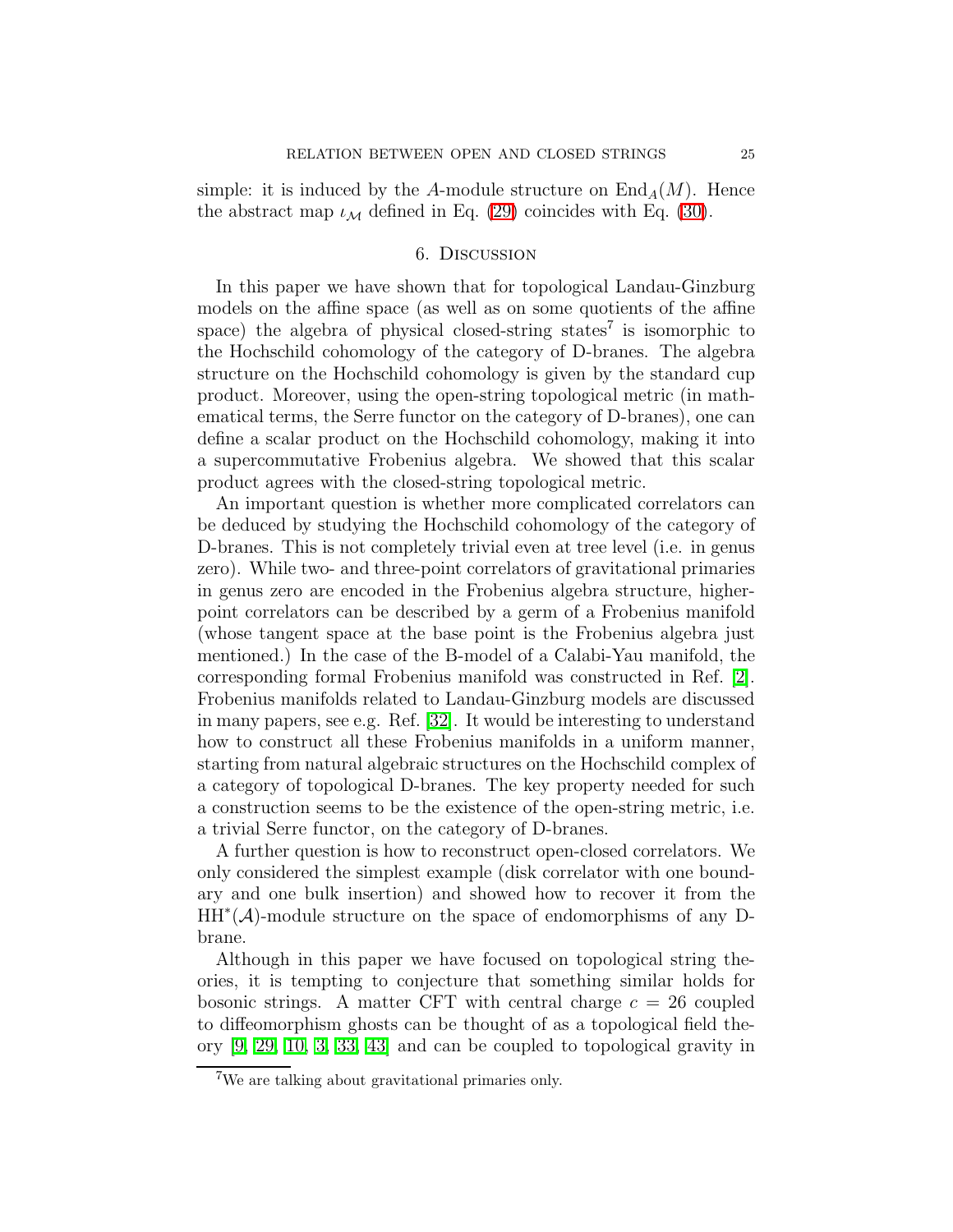the usual manner. This gives an alternative description of the bosonic string, which is similar to that of topological string theory. However, the physical spectrum of the bosonic string theory is related not to the BRST cohomology of the TFT, but to its semi-relative cohomology [\[46,](#page-27-3) [43,](#page-27-15) [15\]](#page-26-3). In particular, one cannot classify physical states as being gravitational primaries or descendants, in general, and it is not clear what the relation between physical closed string states and the Hochschild cohomology could be. A good example to look at is noncritical bosonic string theory with  $c < 1$ . Some of the bosonic  $c < 1$ backgrounds are equivalent in a nontrivial way to topological string theories of the kind discussed in this paper [\[42,](#page-27-2) [9,](#page-26-19) [8,](#page-25-7) [29\]](#page-26-20), and it would be interesting to rephrase our results in terms of the conventional formulation of the bosonic string.

#### Acknowledgments

A.K. would like to thank Volodya Baranovsky, Ezra Getzler, Kentaro Hori, Dima Orlov, and Sasha Voronov for help at various stages. A.K. is also grateful to the Department of Mathematics of Northwestern University and the Erwin Schrödinger Institute for hospitality while this work was being completed. L. R. is very grateful to Mikhail Khovanov for numerous discussions of the category of matrix factorizations. This work was supported in part by the DOE grant DE-FG03-92-ER40701 and by the NSF grant DMS-0196131.

#### **REFERENCES**

- <span id="page-25-5"></span><span id="page-25-4"></span>[1] S. K. Ashok, E. Dell'Aquila and D. E. Diaconescu, Fractional branes in Landau-Ginzburg orbifolds, [arXiv:hep-th/0401135.](http://arXiv.org/abs/hep-th/0401135)
- [2] S. Barannikov and M. Kontsevich, Frobenius manifolds and formality of Lie algebra of polyvector fields, Internat. Math. Res. Notices no. 4 (1998) 201 [\[arXiv:alg-geom/9710032\]](http://arXiv.org/abs/alg-geom/9710032).
- <span id="page-25-6"></span>[3] M. Bershadsky, W. Lerche, D. Nemeschansky and N. P. Warner, Extended  $N=2$  superconformal structure of gravity and W gravity coupled to matter, Nucl. Phys. B 401, 304 (1993) [\[arXiv:hep-th/9211040\]](http://arXiv.org/abs/hep-th/9211040).
- <span id="page-25-1"></span>[4] I. Brunner, M. R. Douglas, A. E. Lawrence and C. Romelsberger, D-branes on the quintic, JHEP 0008, 015 (2000) [\[arXiv:hep-th/9906200\]](http://arXiv.org/abs/hep-th/9906200).
- <span id="page-25-0"></span>[5] I. Brunner, M. Herbst, W. Lerche and B. Scheuner, Landau-Ginzburg realization of open string TFT, [arXiv:hep-th/0305133.](http://arXiv.org/abs/hep-th/0305133)
- <span id="page-25-3"></span>[6] I. Brunner and V. Schomerus, On superpotentials for D-branes in Gepner mod*els*, JHEP **0010**, 016 (2000)  $arXiv:hep-th/0008194$ .
- <span id="page-25-2"></span>[7] D. E. Diaconescu and M. R. Douglas, D-branes on stringy Calabi-Yau manifolds, [arXiv:hep-th/0006224.](http://arXiv.org/abs/hep-th/0006224)
- <span id="page-25-7"></span>[8] R. Dijkgraaf and E. Witten, Mean Field Theory, Topological Field Theory, And Multimatrix Models, Nucl. Phys. B 342, 486 (1990).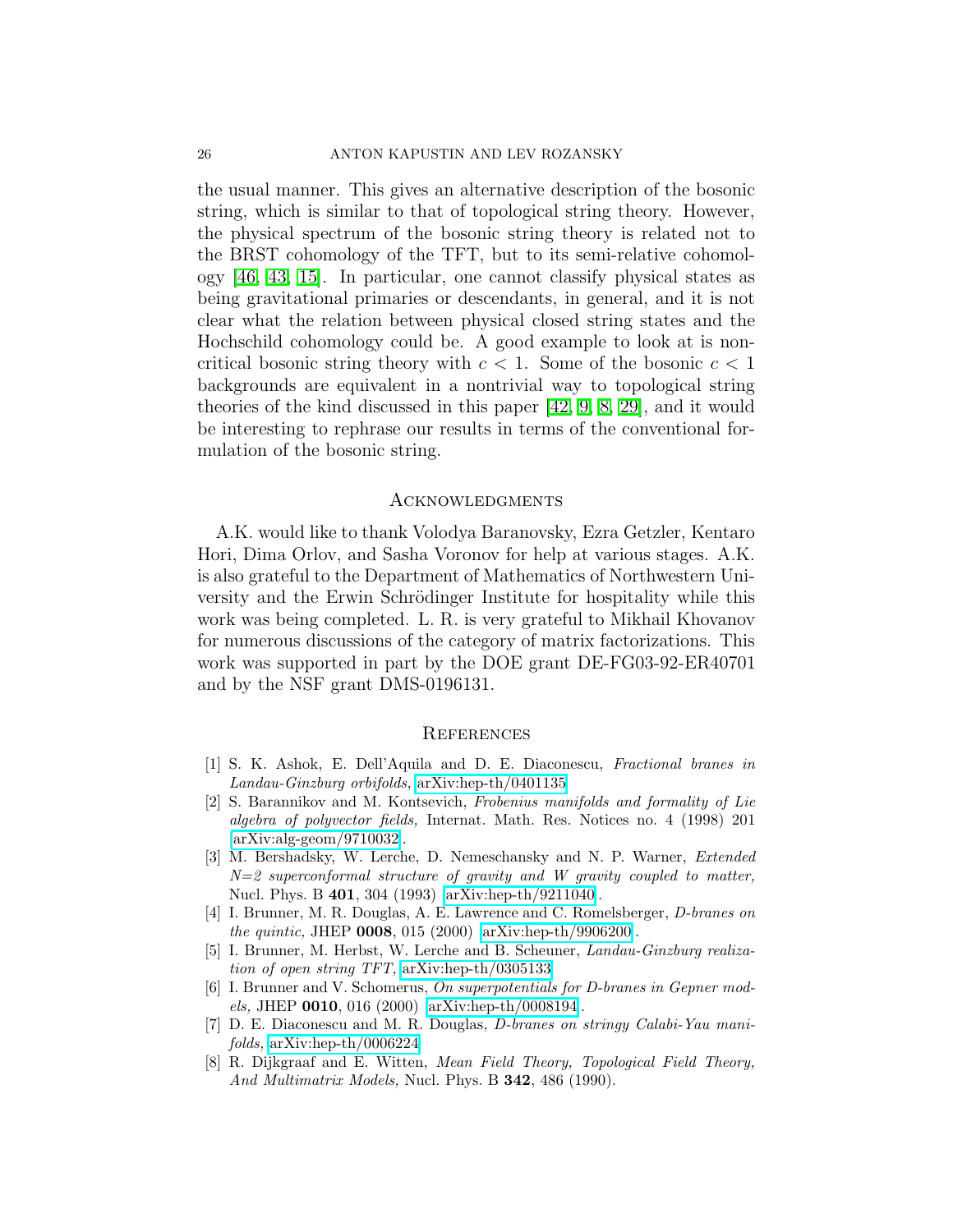- <span id="page-26-19"></span>[9] J. Distler, 2-D Quantum Gravity, Topological Field Theory And The Multicritical Matrix Models, Nucl. Phys. B 342, 523 (1990).
- <span id="page-26-21"></span>[10] B. Gato-Rivera and A. M. Semikhatov, Minimal models from W constrained hierarchies via the Kontsevich-Miwa transform, Phys. Lett. B 288, 38 (1992) [\[arXiv:hep-th/9204085\]](http://arXiv.org/abs/hep-th/9204085).
- <span id="page-26-9"></span>[11] D. Gepner, Exactly Solvable String Compactifications On Manifolds Of SU(N) Holonomy, Phys. Lett. B 199, 380 (1987).
- <span id="page-26-13"></span>[12] M. Gerstenhaber, The cohomology structure of an associative ring, Ann. of Math. 2 (1963) 267.
- <span id="page-26-14"></span>[13] M. Gerstenhaber and S. D. Schack, Algebraic cohomology and deformation theory, in: Deformation theory of algebras and structures and applications (Il Ciocco, 1986), pp. 11-24, Kluwer, 1988.
- <span id="page-26-5"></span>[14] E. Getzler, Batalin-Vilkovisky Algebras And Two-Dimensional Topological Field Theories, Commun. Math. Phys. 159, 265 (1994) [\[arXiv:hep-th/9212043\]](http://arXiv.org/abs/hep-th/9212043).
- <span id="page-26-3"></span>[15] E. Getzler, Two-Dimensional Topological Gravity And Equivariant Cohomology, Commun. Math. Phys. 163, 473 (1994) [\[arXiv:hep-th/9305013\]](http://arXiv.org/abs/hep-th/9305013).
- <span id="page-26-11"></span>[16] M. Gutperle and Y. Satoh, D-branes in Gepner models and supersymmetry, Nucl. Phys. B 543, 73 (1999) [\[arXiv:hep-th/9808080\]](http://arXiv.org/abs/hep-th/9808080).
- <span id="page-26-18"></span>[17] M. Herbst and C. I. Lazaroiu, "Localization and traces in open-closed topological Landau-Ginzburg models," [arXiv:hep-th/0404184.](http://arXiv.org/abs/hep-th/0404184)
- <span id="page-26-2"></span>[18] M. Herbst, C. I. Lazaroiu and W. Lerche, Superpotentials,  $A_{\infty}$  relations and WDVV equations for open topological strings, [arXiv:hep-th/0402110.](http://arXiv.org/abs/hep-th/0402110)
- <span id="page-26-12"></span>[19] K. Hori and J. Walcher, F-term equations near Gepner points, [arXiv:hep-th/0404196.](http://arXiv.org/abs/hep-th/0404196)
- <span id="page-26-10"></span>[20] K. A. Intriligator and C. Vafa, Landau-Ginzburg Orbifolds, Nucl. Phys. B 339, 95 (1990).
- <span id="page-26-6"></span>[21] A. Kapustin and Y. Li, D-branes in Landau-Ginzburg models and algebraic geometry, JHEP 0312, 005 (2003) [\[arXiv:hep-th/0210296\]](http://arXiv.org/abs/hep-th/0210296).
- <span id="page-26-7"></span>[22] A. Kapustin and Y. Li, Topological correlators in Landau-Ginzburg models with boundaries, [arXiv:hep-th/0305136.](http://arXiv.org/abs/hep-th/0305136)
- <span id="page-26-16"></span>[23] S. Katz and E. Sharpe, D-branes, open string vertex operators, and Ext groups, [arXiv:hep-th/0208104.](http://arXiv.org/abs/hep-th/0208104)
- <span id="page-26-17"></span>[24] M. Khovanov and L. Rozansky, Matrix factorizations and link homology, [arXiv:math.QA/0401268](http://arXiv.org/abs/math/0401268)
- <span id="page-26-15"></span>[25] M. Kontsevich, Homological Algebra of Mirror Symmetry, [arXiv:alg-geom/9411018.](http://arXiv.org/abs/alg-geom/9411018)
- <span id="page-26-0"></span>[26] T. Kugo, H. Kunitomo and K. Suehiro, Nonpolynomial Closed String Field *Theory*, Phys. Lett. B **226**, 48 (1989).
- <span id="page-26-1"></span>[27] C. I. Lazaroiu, On the structure of open-closed topological field theory in two dimensions, Nucl. Phys. B **603**, 497 (2001) [\[arXiv:hep-th/0010269\]](http://arXiv.org/abs/hep-th/0010269).
- <span id="page-26-8"></span>[28] C. I. Lazaroiu, On the boundary coupling of topological Landau-Ginzburg mod $els$ , [arXiv:hep-th/0312286.](http://arXiv.org/abs/hep-th/0312286)
- <span id="page-26-20"></span>[29] K. Li, Topological Gravity With Minimal Matter, Nucl. Phys. B 354, 711 (1991).
- <span id="page-26-4"></span>[30] B. H. Lian and G. J. Zuckerman, New perspectives on the BRST algebraic structure of string theory, Commun. Math. Phys. 154, 613 (1993) [\[arXiv:hep-th/9211072\]](http://arXiv.org/abs/hep-th/9211072).